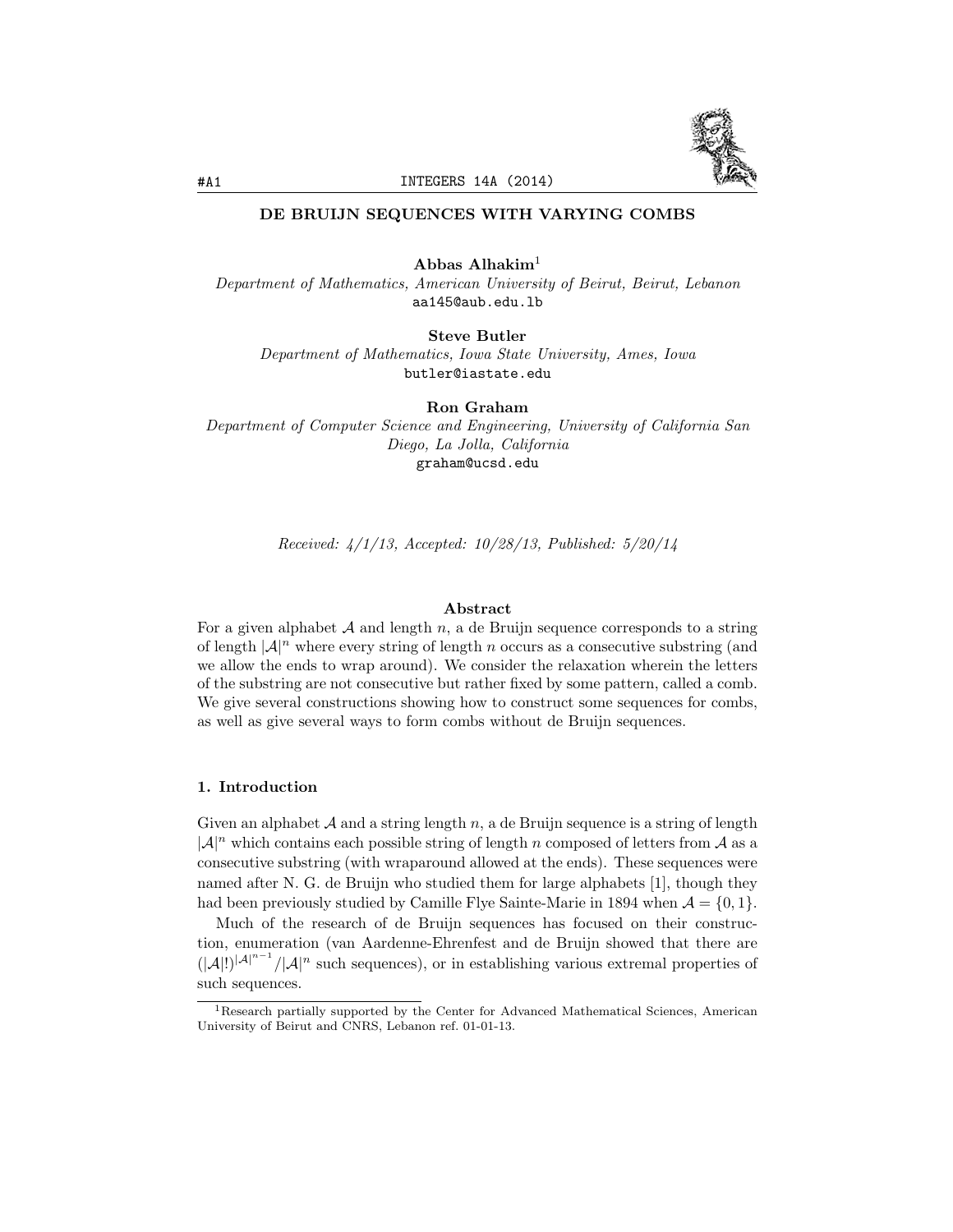| 11101000                  |                   |      | 11100100                   |                   |      | 11010100 |                   |     |
|---------------------------|-------------------|------|----------------------------|-------------------|------|----------|-------------------|-----|
| $\bigcap \bigcap ******$  | $\rightarrow$     | 111  | $\bigcap$ ** $\bigcap$ *** | $\longrightarrow$ | 110  | 0*0*0*** | $\rightarrow$     | 100 |
| ∗∩∩∩∗∗∗∗                  | $\longrightarrow$ | 110  | ∗∩∩∗∗∩∗∗                   | $\longrightarrow$ | 111  | ∗∩∗∩∗∩∗∗ | $\longrightarrow$ | 111 |
| **∩∩∩***                  | $\longrightarrow$ | -101 | ∗∗∩∩∗∗∩∗                   | $\longrightarrow$ | -100 | **0*0*0* | $\rightarrow$     | 000 |
| ***∩∩∩**                  | $\rightarrow$     | 010  | ***00**0                   | $\longrightarrow$ | 000  | ***0*0*0 | $\rightarrow$     | 110 |
| ****000*                  | $\rightarrow$     | 100  | N***00**                   | $\longrightarrow$ | 011  | 0***0*0* | $\longrightarrow$ | 001 |
| *****000                  | $\rightarrow$     | 000  | ∗∏∗∗∗⊪                     | $\longrightarrow$ | -101 | *0***0*0 | $\longrightarrow$ | 101 |
| 0*****00                  | $\longrightarrow$ | 001  | **0***00                   | $\rightarrow$     | 001  | ∩∗∩∗∗∗∩∗ | $\rightarrow$     | 010 |
| $\bigcap$ ***** $\bigcap$ | $\longrightarrow$ | 011  | ∩**∩***∩                   | $\longrightarrow$ | 010  | *0*0***0 | $\longrightarrow$ | 011 |

Table 1: Three examples of combs: 000, 00\*\*0, 0\*0\*0.

In this note we will look at what happens when we relax the condition that the letters in the substring occur consecutively. Namely, we will allow for a "comb" which has some pattern of teeth (marked 0) through which we can read entries in the string and coverings (marked  $\ast$ ) which we cannot read through. A de Bruijn sequence for a given comb is then a string of length  $|\mathcal{A}|^n$  which contains each possible string in some shift of the comb where again we allow for the comb to wrap around at the ends. It is worth mentioning that de Bruijn sequences for a special comb are implicitly used in the construction of the well known generalized feedback shift register sequences (aka, GFSRs) out of regular linear feedback shift register sequences (aka, LFSRs), see  $[6]$ .

As a demonstration we show in Table 1 three de Bruijn sequences for  $\mathcal{A} = \{0, 1\}$ and  $n = 3$ , one for 000 (the original variation), one for 00\*\*0, and one for 0\*0\*0.

In this note we will look at some very basic results about some simple combs for the case  $A = \{0, 1\}$ , as well as examining a comb in relation to the de Bruijn sequences generated by linear feedback shift registers. Previous work for de Bruijn combs can be found in Krahn [5] and Cooper and Graham [2], the latter of which was highlighted by Diaconis and Graham [3, Chs. 2-3].

#### 1.1. Combs

An alternative way to express a comb is to indicate which entries correspond to teeth in some cyclic shift (where by convention we start at 0). So for example, the combs illustrated above, 000, 00\*\*0, and 0\*0\*0, are respectively [0, 1, 2], [0, 1, 4] and  $[0, 2, 4]$ .

**Observation 1.** Suppose we have a given comb  $[a_1, a_2, \ldots, a_n]$  and a corresponding de Bruijn sequence  $d_1 d_2 d_3 \dots d_{|\mathcal{A}|^n}$  for that comb. Then for any  $k, \ell$  with  $gcd(k, |\mathcal{A}|) = 1$  we have that  $[ka_1 + \ell, ka_2 + \ell, ..., ka_n + \ell]$  is a comb for the sequence  $d_k d_{2k} d_{3k} \ldots d_{k} |A|^n$  where the subscripts are taken modulo  $|A|^n$ .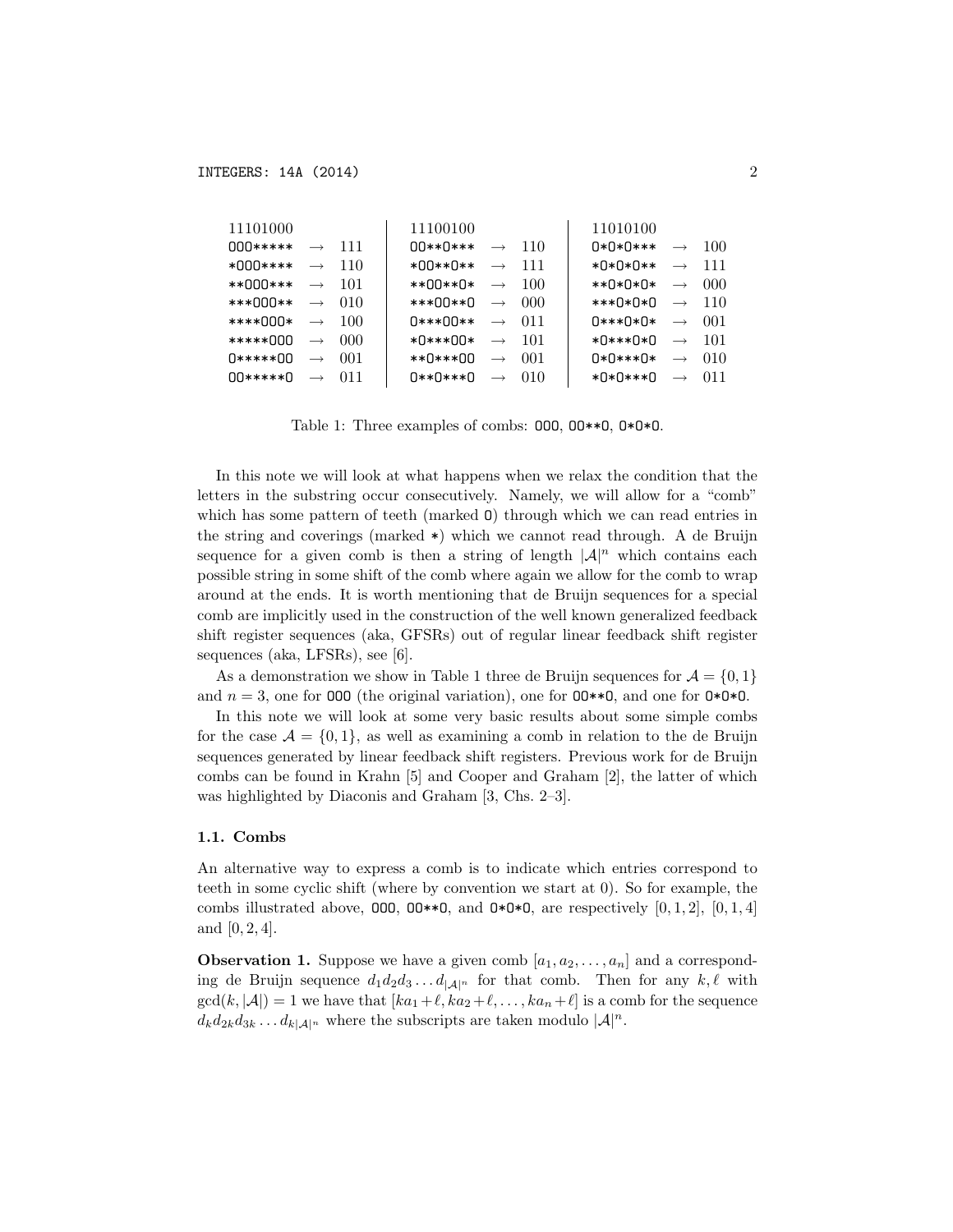#### INTEGERS: 14A (2014) 3

This is easy to see since cyclic shifts of combs will not effect the sequence (i.e., we are going to look at arbitrary cyclic shifts regardless), and then if we scale both the entries of the comb and the relative locations of the sequence then we still have the same strings (visited in the same order as before). Note that a reflection of a comb can be achieved by scaling by  $-1$  and then appropriately shifting.

In particular, this greatly reduces the number of combs that need to be examined. For example, up to scaling and shifting there are four combs when  $|\mathcal{A}| = 2$  and  $n = 3$ . In addition to the 3 given above, the comb  $00*0=[0, 1, 3]$  has no de Bruijn sequence.

The number of combs up to scaling and shifting for  $|\mathcal{A}| = 2$  for the first few values of *n* are given in the table below.

| number of combs    2   4   25   454   38494   3136831 |  |  |  |
|-------------------------------------------------------|--|--|--|

More information about the combs and the corresponding number of such sequences for  $n = 4, 5$  can be found in the Appendix.

#### 2. Combs in Arithmetic Progression

The easiest combs to work with are those whose teeth form an arithmetic progression. Given Observation 1 we can conclude that we only need to be concerned about arithmetic progressions where the step size between teeth involves only factors from  $|A|$  (i.e., all other factors can be "scaled out"). In the case of  $A = \{0, 1\}$  this means we can limit ourselves to step sizes of the form  $2^k$  for some k. Note the case  $k = 0$ is the original form of the de Bruijn sequences.

Let us start by considering the comb  $\mathbf{0}*\mathbf{0}*\mathbf{0}$ , with the corresponding de Bruijn sequence 11010100. We can split this sequence into two parts, i.e.,

 $11010100 \rightarrow \frac{1}{1}010100 \rightarrow 1000$  and 1110.

What we are doing is pulling out the two subsequences (two equals the step size between teeth in our comb) which our comb will alternate between. In other words, the comb O\*O\*O for the sequence 11010100 alternates between what the comb OOO produces for the pair of sequences 1000 and 1110.

This has a simple interpretation via the de Bruijn graph. Given an alphabet *A* and *n*, the de Bruijn graph is a directed graph whose vertices consist of strings of length  $n-1$  from A and  $u \to v$  if the last  $n-2$  letters of u agree with the first  $n-2$  letters of *v*. For example, the case for  $n=3$  and  $\mathcal{A} = \{0,1\}$  is shown on the left in Figure 1.

Each edge in the de Bruijn graph is naturally associated with a string of length *n* and walks correspond to sequences of strings which can occur consecutively. In particular, a de Bruijn sequence corresponds to an Eulerian circuit. In our case w here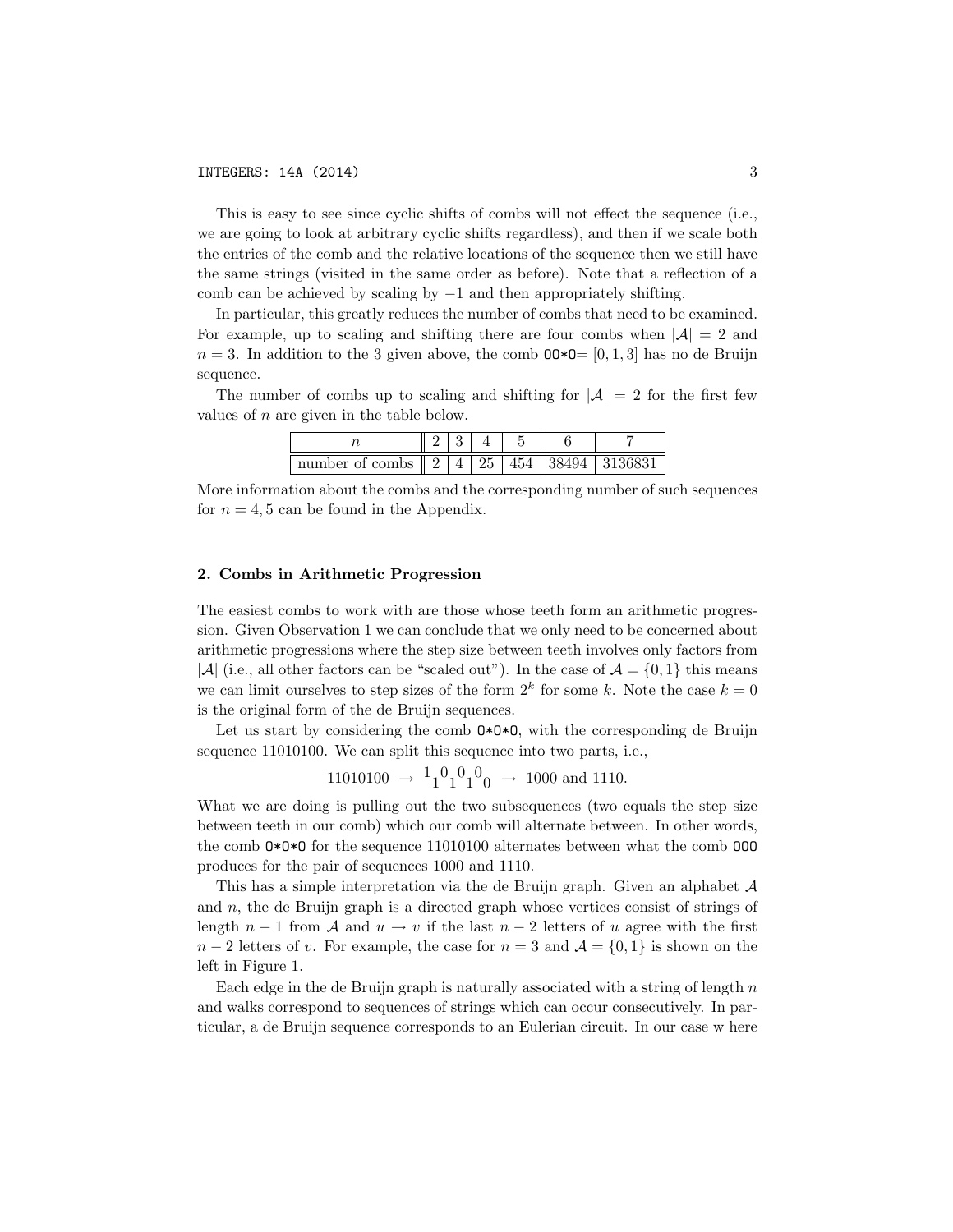

Figure 1: The de Bruijn graph for  $\mathcal{A} = \{0, 1\}$  and  $n = 3$ , and a decomposition of its edges into two circuits of length 4.

we have split our sequence into two parts, 1000 and 1110, each part corresponding to a circuit in the graph. Namely the circuits

$$
10 \to 00 \to 00 \to 01 \to 10 \quad \text{and} \quad 11 \to 11 \to 10 \to 01 \to 11,
$$

illustrated on the right in Figure 1.

With the de Bruijn graph in hand we now have the following two observations.

**Observation 2.** Given a de Bruijn sequence for the comb  $[0, 2^k, 2 \cdot 2^k, \ldots, (n-1) \cdot 2^k]$ then there is a decomposition of the de Bruijn graph into  $2^k$  circuits of length  $2^{n-k}$ . Namely, by forming the circuits corresponding to the substrings found by taking the  $2^k$ <sup>th</sup> terms.

**Observation 3.** For each decomposition of the de Bruijn graph into  $2^k$  circuits of length  $2^{n-k}$ , there are  $(2^k-1)! \cdot 2^{(n-k)(2^k-1)}$  rotationally distinct de Bruijn sequences for the comb  $[0, 2^k, 2 \cdot 2^k, \ldots, (n-1) \cdot 2^k]$ .

The latter observation simply follows by noting that we must interlace these  $2^k$ circuits. We do this by simply fixing one of them and placing the rest relative to that fixed circuit. In particular there are  $2^k - 1$  circuits left to place which can be put down in any order, and each one of those circuits has length  $2^{n-k}$  for which we can choose any rotational shift. As an illustration of this last idea we can rotate part of the de Bruijn sequence for O\*O\*O independently to derive another de Bruijn sequence. This is shown below.

$$
11010100 \rightarrow \frac{1}{1}01010 \rightarrow \frac{1}{0}010101 \rightarrow 10010101
$$

The problem of finding a de Bruijn sequence for a given arithmetic progression now has been reduced to finding a decomposition of the de Bruijn graph into circuits of equal length. Further, if we know the number of such decompositions the preceding observations give us a precise count for the number of such sequences. By computer search we have determined the number of such decompositions for some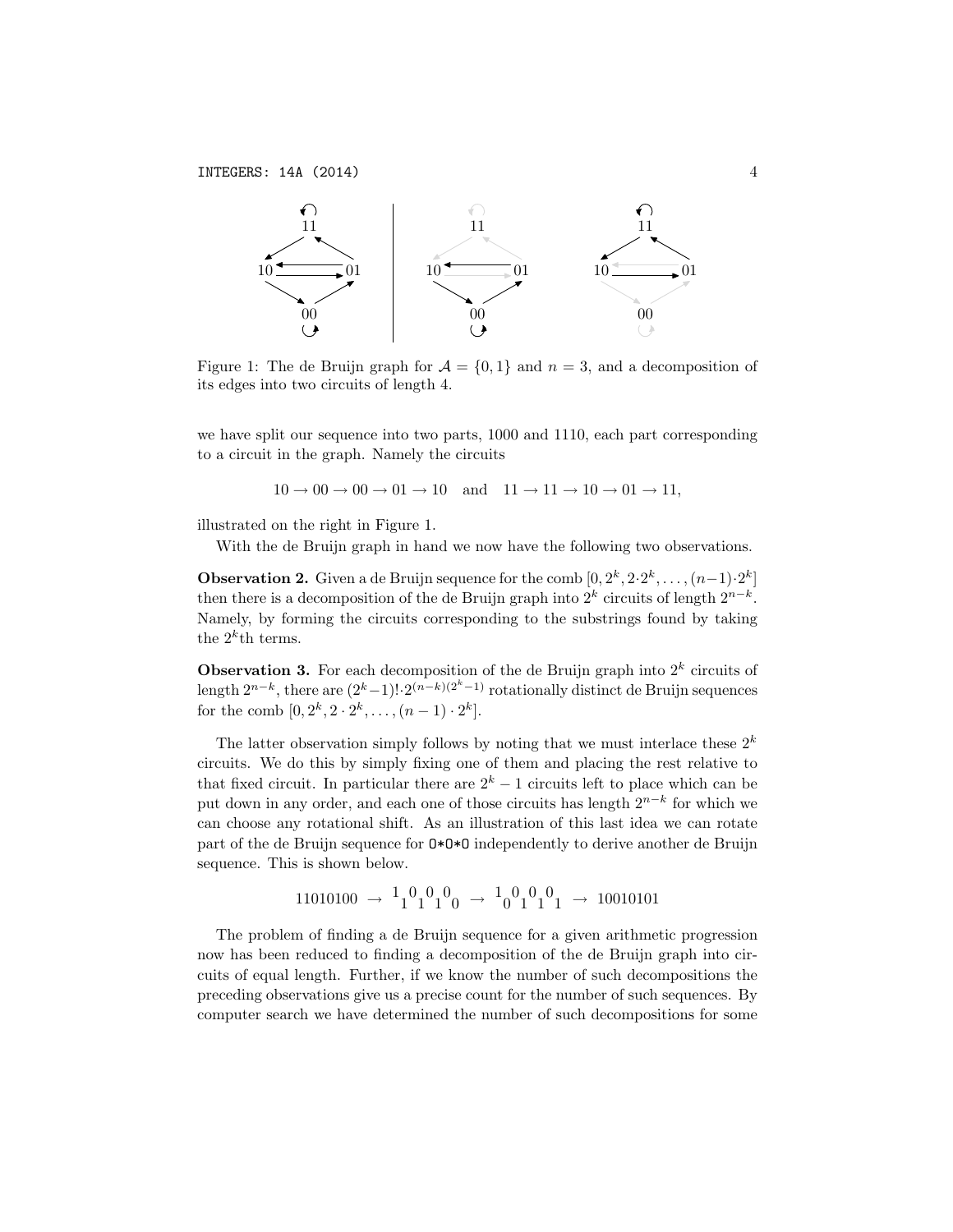corresponding small combs:

| comb                       | decompostions |
|----------------------------|---------------|
| [0, 2, 4]                  |               |
| [0, 2, 4, 6]               | 3             |
| [0, 2, 4, 6, 8]            | 112           |
| [0, 4, 8, 12, 16]          |               |
| [0, 4, 8, 12, 16, 20]      | 3260          |
| [0, 8, 16, 24, 32, 40]     |               |
| [0, 8, 16, 24, 32, 40, 48] | 235290        |

This data indicates that for many cases there appears to be a large number of possible decompositions. We will prove something much weaker, namely the following result.

**Theorem 4.** *Given k and n so that*  $2^{n-k-1} \leq n < 2^{n-k}$ *, there is a decomposition of the de Bruijn graph for*  $A = \{0, 1\}$  *and n into circuits of length*  $2^{n-k}$ *, in particular* we have a de Bruijn sequence for the comb  $[0, 2^k, 2 \cdot 2^k, \ldots, (n-1) \cdot 2^k]$ .

Before giving the proof of the theorem we will need some basic facts about binomial coefficients and systems of equations.

**Kummer's Theorem.** Given  $n \geq m \geq 0$ , and p a prime, the maximum k so that  $p^k$  divides  $\binom{n}{m}$  is equal to the number of carries when m is added to  $n-m$  in base *p.*

**Lemma 5.** *If*  $i, j < 2^t$  *then*  $\binom{j}{i} \equiv \binom{j+2^t}{i} \equiv \binom{j+2^t}{i+2^t} \pmod{2}$ *.* 

*Proof.* We claim a binomial coefficient  $\binom{j}{i}$  will only be odd if for each 1 in the binary expansion of *i* the binary expansion of *j* will also have a 1 in the same position.

To show this, suppose  $i > j$  then comparing the leading binary digits we have that the first digit where they differ will have a  $1$  in the digit for  $i$  and a  $0$  in the digit for *j* establishing this case. Otherwise we can apply Kummer's Theorem and note that 2 will divide  $\binom{j}{i}$  only if there is at least one carry when adding the binary numbers  $j - i$  and i. If there is a 1 in the expansion of i without a corresponding 1 in the expansion of *j* then there had to have been a carry (i.e., we have a 1 in that slot which needs to be added to something which gives a 0 in the slot; this could only happen if a carry at some stage was involved).

Finally we note that  $\binom{j+2^t}{i}$  or  $\binom{j+2^t}{i+2^t}$  will not change the existence of a 1 in the bottom term with a 0 in the top term. This establishes the result.

**Lemma 6.** For  $0 \leq i < 2^t$  and  $s \in \{0,1\}$ , let  $x_0, \ldots, x_{2^t-1}$  satisfy the following *system of equations modulo* 2*,*

$$
\sum_{j=0}^{2^t-1} \binom{j}{\ell} x_j = \begin{cases} 0 & \text{if } \ell < i \\ s & \text{if } \ell = i. \end{cases}
$$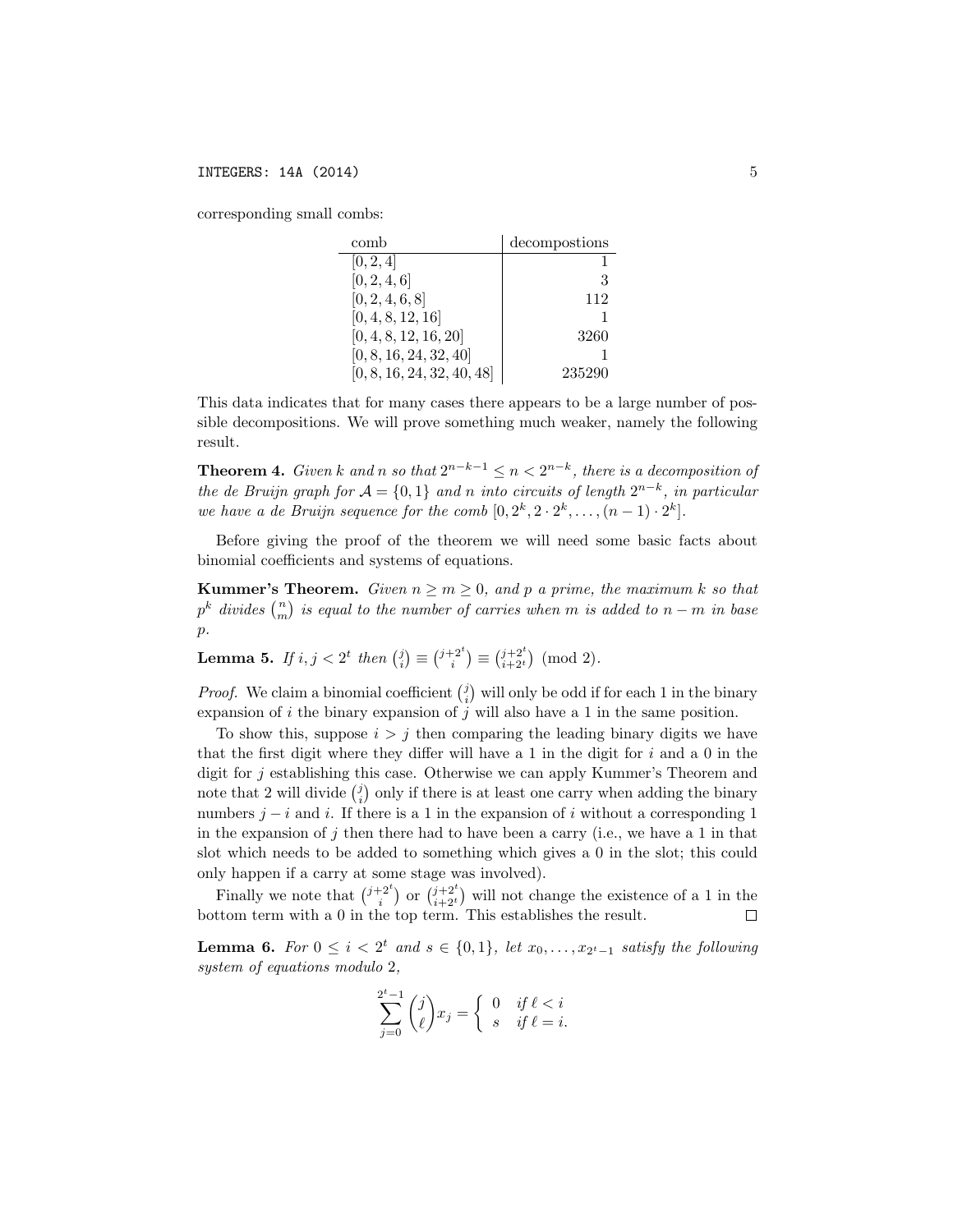*Then for any m we also have*

$$
\sum_{j=0}^{2^t-1} \binom{j}{i} x_{j+m} = s
$$

*where the subscripts on the x terms are taken modulo*  $2<sup>t</sup>$ *.* 

*Proof.* We proceed by induction on *i*. First note that for  $i = 0$  we have the single equation

$$
x_0 + x_1 + \dots + x_{2^t - 1} = s
$$

which has all coefficients 1 and so is invariant under a cyclic shift of the indices.

Now suppose the statement holds up through *i*, and consider the statement for  $i+1$ . First we note that it suffices to show that the result holds for  $m = -1$ , i.e.,

$$
\sum_{j=0}^{2^{t}-1} {j \choose i+1} x_{j-1} = s.
$$

This follows since by the induction hypothesis we can shift all of the indices in the first *i* equations by 1, then we simply repeat this shifting by 1 to the full set of equations as many times as needed, and establish the result.

Finally, we note by combining the equations for  $\ell = i + 1$  and  $\ell = i$  we have

$$
s = 0 + s = \sum_{j=0}^{2^{t}-1} {j \choose i} x_j + \sum_{j=0}^{2^{t}-1} {j \choose i+1} x_j = \sum_{j=0}^{2^{t}-1} {j \choose i} + {j \choose i+1} x_j
$$
  
= 
$$
\sum_{j=0}^{2^{t}-1} {j+1 \choose i+1} x_j = \sum_{j=0}^{2^{t}-1} {j \choose i+1} x_j - \sum_{j=0}^{2^{t}-1} {j \choose i+1} x_j - 1
$$

In the last step we used Lemma 5 and  $1 \leq \ell \leq 2^t - 1$  to get  $\binom{2^t}{\ell} \equiv \binom{0}{\ell} \equiv 0 \pmod{2}$ , which allows us to wrap the binomial coefficient around.

*Proof of Theorem 4.* The desired decomposition will be formed by collecting all sequences of the form  $x_0x_1 \ldots x_{2^{n-k}-1}$ , where the  $x_i$  satisfy the following system of equations modulo 2:

$$
\sum_{j=0}^{2^{n-k}-1} {j \choose \ell} x_j = \begin{cases} 0 & \text{if } 0 \le \ell < 2^{n-k} - n - 1 \\ 1 & \text{if } \ell = 2^{n-k} - n - 1. \end{cases}
$$

Given any string  $a_0a_1 \ldots a_{n-1}$  we can set  $a_i = x_{2^{n-k}-n+i}$ , this leaves us with a total of  $2^{n-k} - n$  variables to determine with a linear system of  $2^{n-k} - n$  equations. Further, this is an invertible system (written in matrix form this is an upper diagonal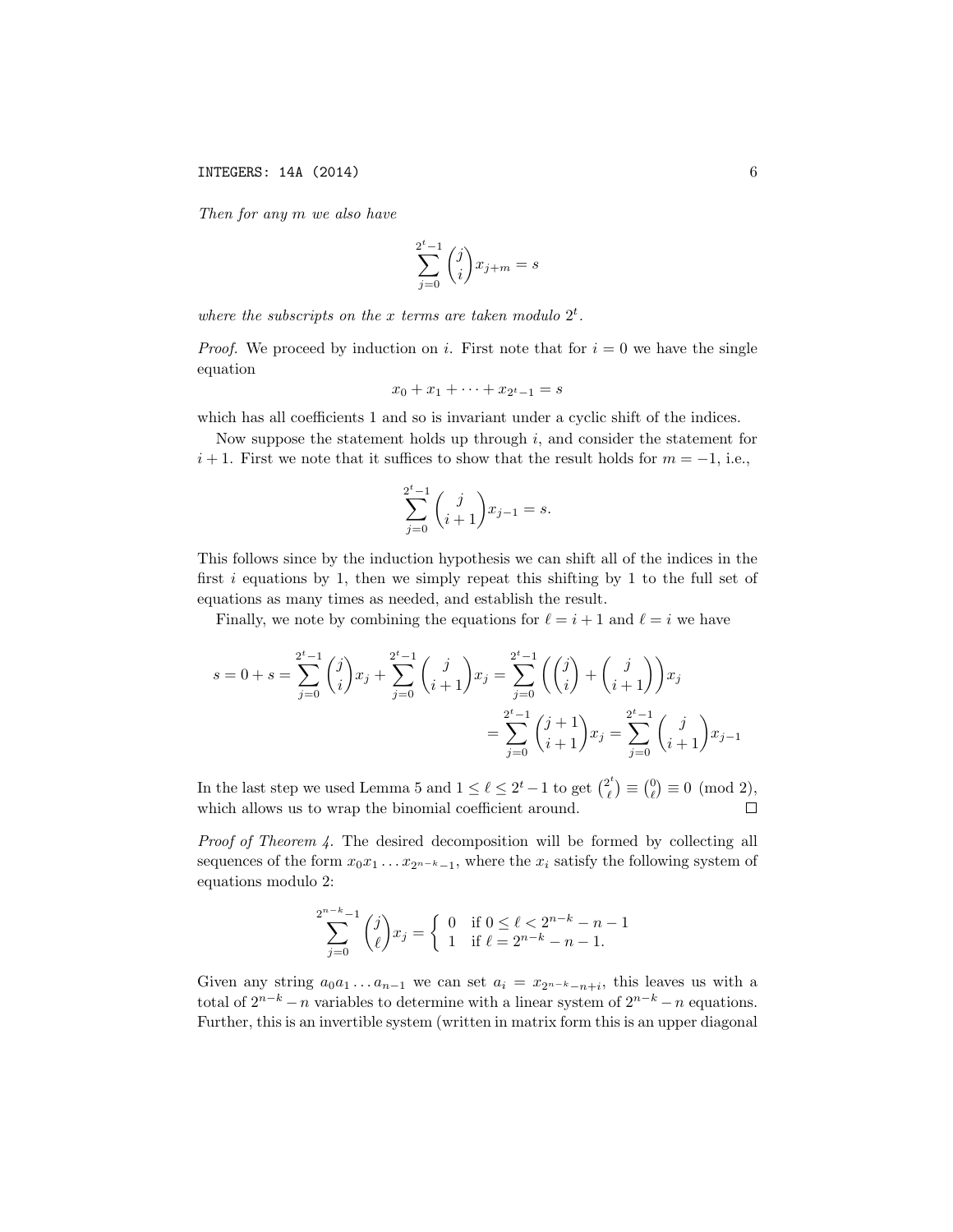matrix with 1's on the diagonal) so we can solve for the remaining  $x_i$ . Therefore we have that every string shows up at least once in our collection.

Further, by Lemma 6 once we specify the *n* entries of our string to appear anywhere consecutively among the  $x_i$  then the resulting solution will be the same string up to a cyclic shift. Therefore if we group all the resulting sequences by those equivalent under cyclic shifts and take a representative from each group, then each string of length *n* will appear in precisely one of these representatives.

It remains to show that no string of length *n* appears twice in one of our representatives. If a string did appear twice then by application of Lemma 6 we would conclude that the resulting string was periodic. Since the length of our string is a power of 2 then we must conclude that our solution is invariant under a shift by the variables  $2^{n-k-1}$ , i.e., for  $0 \leq j < 2^{n-k-1}$  we have  $x_j = x_{j+2^{n-k-1}}$ . Combining this with Lemma 5 we have

$$
\sum_{j=0}^{2^{n-k}-1} \binom{j}{2^{n-k}-n-1} x_j
$$
  
= 
$$
\sum_{j=0}^{2^{n-k-1}-1} \left( \binom{j}{2^{n-k}-n-1} x_j + \binom{j+2^{n-k-1}}{2^{n-k}-n-1} x_{j+2^{n-k-1}} \right)
$$
  
= 
$$
2 \sum_{j=0}^{2^{n-k-1}-1} \binom{j}{2^{n-k}-n-1} x_j = 0 \pmod{2}.
$$

which contradicts the set of equations. Therefore we can conclude that among our representative solutions each string of length *n* appears precisely once, i.e., we have our desired decomposition of the de Bruijn graph. П

Examples of the construction from Theorem 4 are given in Table 2.

We note that this is only one decomposition and this technique will not capture every decomposition. For example, the following is a decomposition of the de Bruijn graph for  $n = 6$  into 4 circuits which has circuits containing both an even and an odd number of 1s, i.e., automatically fails the first equation:

```
1101100001000000
1110010010101000
1111011101001100
1111110001011010
```
Nevertheless, at one extreme this captures the *unique* decomposition.

**Corollary 7.** For the de Bruijn graph with  $A = \{0, 1\}$  and for strings of length  $n = 2<sup>k</sup> - 1$ , the *unique way* to *decompose* the *graph into circuits* of *length*  $2<sup>k</sup>$  *is to take all possible strings of length* 2*<sup>k</sup> (up to cyclic shifting) that have an odd number of* 1*s.*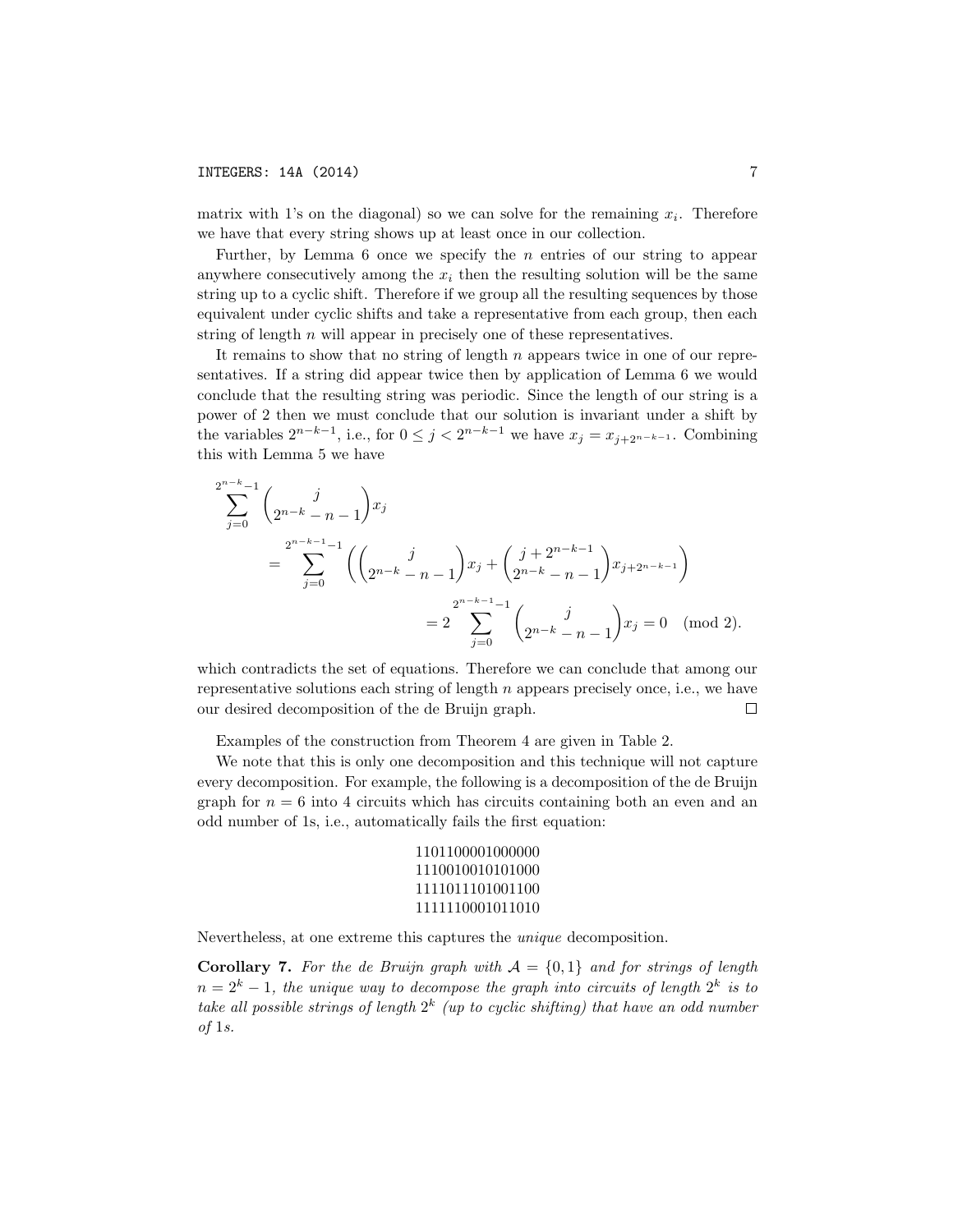| $n$ and $k$    | equations                                                                                                                       | decomposition                                                                                |
|----------------|---------------------------------------------------------------------------------------------------------------------------------|----------------------------------------------------------------------------------------------|
| $n=6$<br>$k=3$ | $x_0 + x_1 + x_2 + x_3 + x_4 + x_5 + x_6 + x_7 = 0$<br>$x_1 + x_3 + x_5 + x_7 = 1$                                              | 11000000<br>01000010<br>11000101<br>01000111<br>11001010<br>01001101<br>11001111<br>11011011 |
| $n=5$<br>$k=2$ | $x_0 + x_1 + x_2 + x_3 + x_4 + x_5 + x_6 + x_7 = 0$<br>$x_1 + x_3 + x_5 + x_7 = 0$<br>$x_2+x_3 +x_6+x_7=1$                      | 10100000<br>01100011<br>11100100<br>11101011                                                 |
| $n=4$<br>$k=1$ | $x_0 + x_1 + x_2 + x_3 + x_4 + x_5 + x_6 + x_7 = 0$<br>$x_1 + x_3 + x_5 + x_7 = 0$<br>$x_2+x_3 +x_6+x_7=0$<br>$+x_7=1$<br>$x_3$ | 11110000<br>11010010                                                                         |

Table 2: Examples of the construction from Theorem 4.

*Proof.* In Theorem 4 this corresponds to the situation where  $\sum x_i = 1 \pmod{2}$ . We know that this gives a decomposition. It remains to show that this decomposition is unique.

This follows by combining several observations. First, the all zero string must show up somewhere and so it can only be either  $00...00$  or  $00...01$ , but the first one is impossible in a de Bruijn decomposition as 00 *. . .* 0 would appear multiple times. So we can conclude that 00 *. . .* 01 is one of our circuits in our decomposition. Further, in any circuit knowing the edge that is used coming into a vertex and out of that vertex will completely determine the circuit that it lies on, i.e., this determines  $n = 2^k$  consecutive terms in our circuit. Finally, in the de Bruijn graph the in-degree and the out-degree at each vertex is 2.

Combining all of this we start with the one circuit which we know must be in the sequence, then we simply look for any vertex it passed through, it has one remaining edge coming in and out and we must use those in combination in another circuit which in turn forces other circuits and repeating this we are forced in our selection of circuits for the entire graph. □

## 3. Combs Related to LFSR Sequences

One of the best known techniques for generating de Bruijn sequences is to use linear feedback shift registers (see Golomb  $[4]$ ). These are based off of irreducible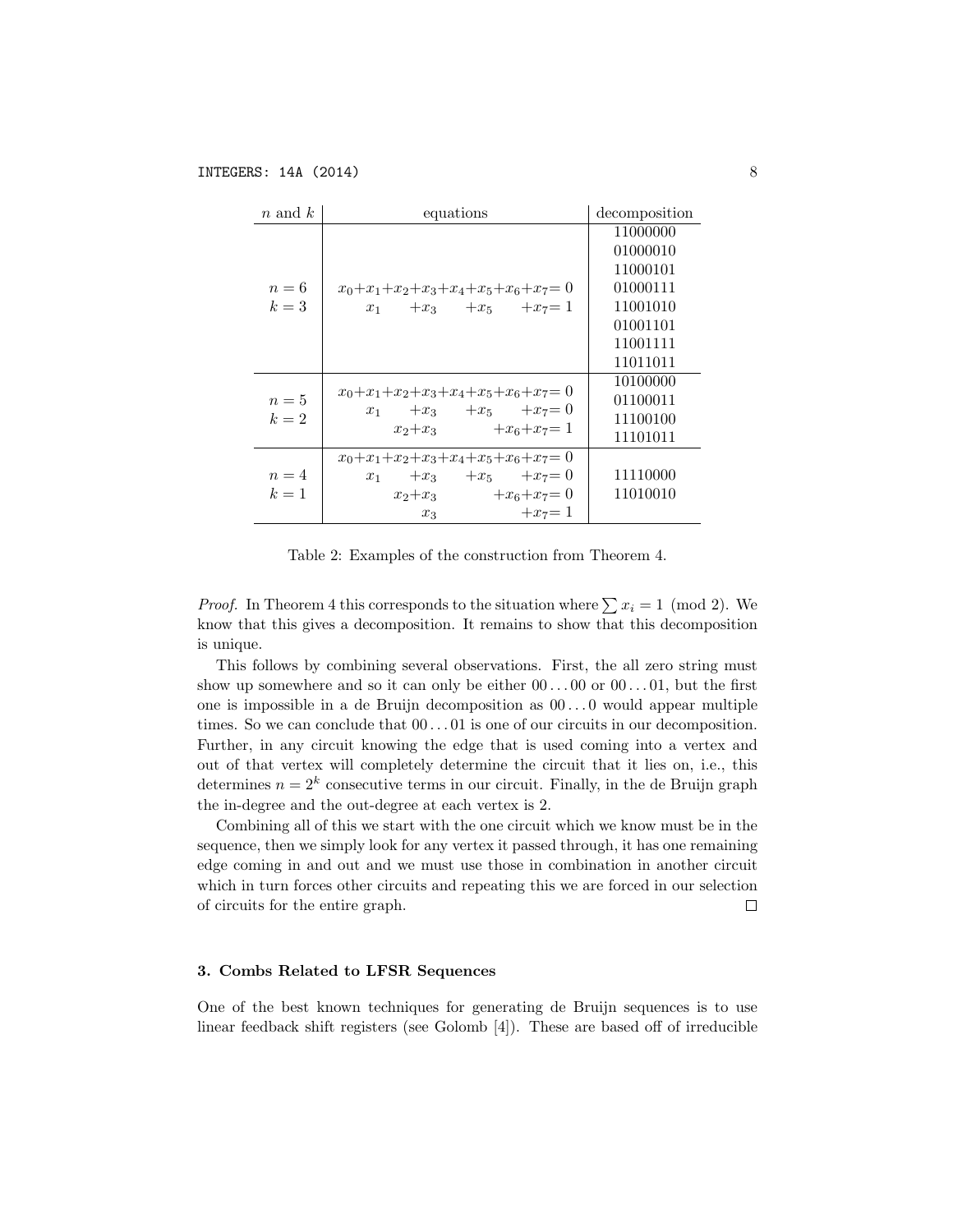polynomials in the ring  $\mathbb{Z}_2[x]$  and using the polynomials to build a linear recursion. So for example,  $x^4 + x^3 + 1$  is irreducible and this corresponds to the linear feedback shift register  $x_i = x_{i-3} + x_{i-4}$  where we work modulo 2 (note the powers in the polynomial give the corresponding shifts of terms to examine). If we initiate the sequence with 0001 then this will generate the sequence:

#### 000100110101111 000100110101111000100110101111000100110101111*. . .*

a near de Bruijn sequence

In particular this will generate a pattern with period 15 that hits every string of length 4 other than 0000. This can be easily fixed by taking the unique occurrence of 000 and replacing it with 0000. We can also rearrange the terms of the recurrence so that we can run it backwards, i.e., we also have  $x_{i-4} = x_{i-3} + x_i$  (one of the advantages of working modulo 2). This allows us to start with any initial seed and repeatedly prepend the sequence. Using either approach we will generate the same 15-periodic sequence which can be corrected to form a de Bruijn sequence.

In general, given any irreducible polynomial the above procedure gives a de Bruijn sequence. We will show that in some cases these irreducible polynomials can produce other combs as well.

Theorem 8. *Consider an irreducible polynomial of degree n* 3*. Then exactly one of*  $x$  *or*  $x^{n-1}$  *is in the polynomial if and only if the resulting de Bruijn sequence constructed using the above technique will also work for the comb* O\*OO...O\*O*.*

*Proof.* We start by establishing that if precisely one of *x* or  $x^{n-1}$  is in the polynomial then the comb works. First we will show that the sequence we generate where we do *not* correct for the missing 00 *. . .* 0 term hits all but one term using the comb. We will then show that by making the needed correction we will hit the missing term and still keep the appearance of every other term. We will work through the case when the polynomial has  $x^{n-1}$  but not *x* (the other case is handled similarly).

Since the recurrence for  $x_k$  has no term  $x_{k-1}$ , the LFSR sends both  $yx_1 \ldots x_{n-2}z$ and  $yx_1 \ldots x_{n-2} \overline{z}$  respectively to  $x_1 \ldots x_{n-2}zw$  and  $x_1 \ldots x_{n-2} \overline{z}w$ , where y, z, w are 0-1 and  $\overline{z}$  is the complement of *z*. This follows since the next term will be independent of the value in the  $z(\overline{z})$  position.

This in turn implies that  $\overline{y}x_1 \ldots x_{n-2}z$  *and*  $\overline{y}x_1 \ldots x_{n-2}\overline{z}$  respectively go to  $x_1 \ldots x_{n-2} \overline{zw}$  and  $x_1 \ldots x_{n-2} \overline{zw}$  since the recurrence does involve the term  $x_{k-n}$ .

We can also run the recurrence backward, and since our polynomial of degree *n* has a term  $x^{n-1}$  then the term we prepend will depend on the current first term. Doing so we get that  $yx_1 \ldots x_{n-2}z$  and  $\overline{y}x_1 \ldots x_{n-2}z$  came respectively from  $tyx_1 \ldots x_{n-2}$  and  $\overline{ty}x_1 \ldots x_{n-2}$  for some 0-1 value t. So that  $yx_1 \ldots x_{n-2} \overline{z}$  and  $\overline{y}x_1 \ldots x_{n-2}\overline{z}$  come respectively from  $\overline{t}yx_1 \ldots x_{n-2}$  and  $t\overline{y}x_1 \ldots x_{n-2}$ .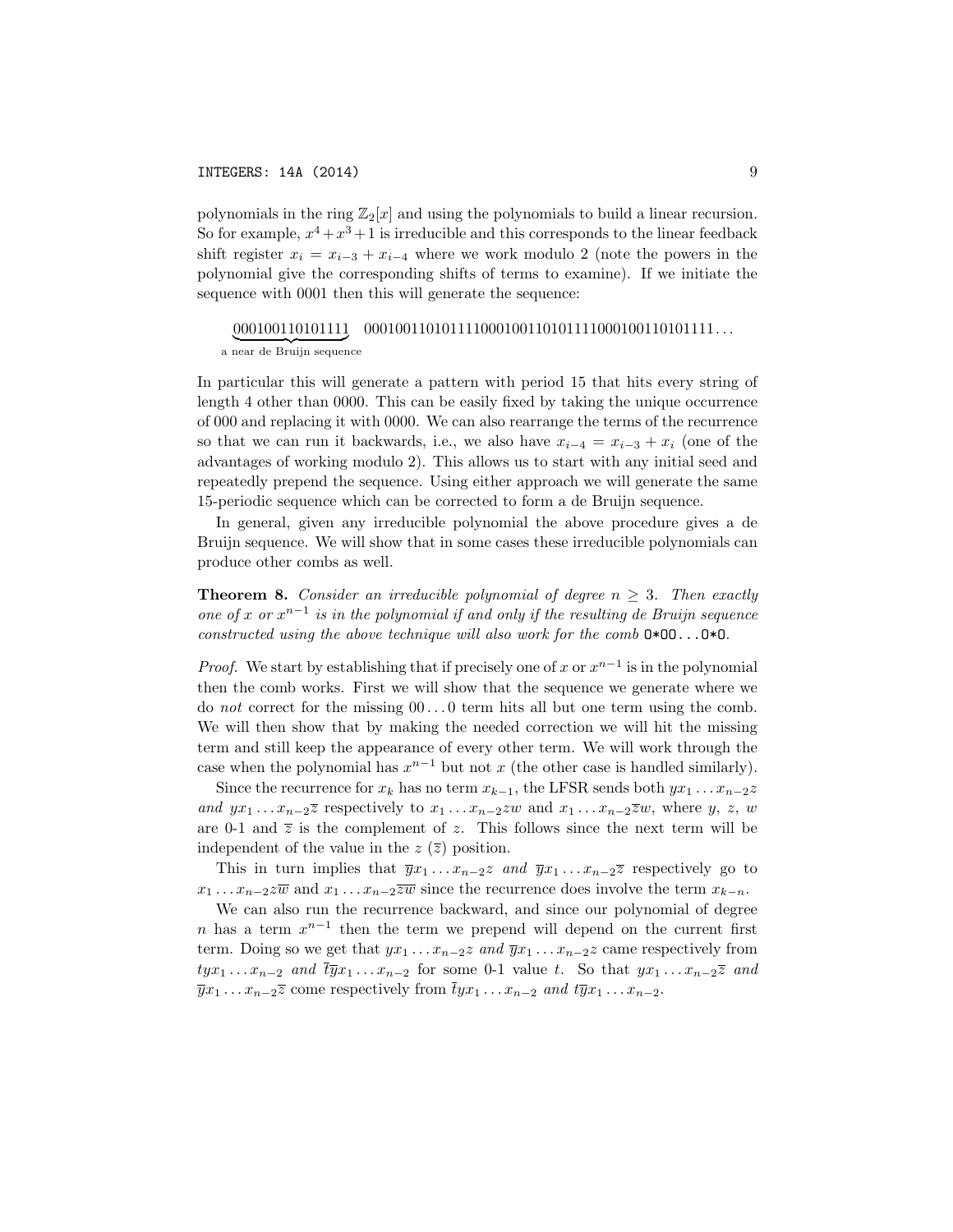Combining all the above we get the following occurring in our sequence

$$
\frac{t\overline{y}x_1 \dots x_{n-2}\overline{z}\overline{w}}{t\overline{y}x_1 \dots x_{n-2}\overline{z}w}
$$

$$
\frac{t\overline{y}x_1 \dots x_{n-2}\overline{z}\overline{w}}{t\overline{y}x_1 \dots x_{n-2}\overline{z}w}.
$$

Now if we apply the comb and observe that  $x_1 \nvert x_2 \nvert x_3$  occurs 4 times in the original LFSR sequence (except for  $00...0$  that occurs three times), we see that every pattern of size n now occurs once in this sequence; the only missing term is  $00...0$ (this would have come from the case when  $y = x_1 = \cdots = x_{n-2} = z = 0$  which in turn would give  $t = w = 0$ ).

We now proceed to the second step, which is to show that we can insert the 0 into the sequence and the result will be to pick up the missing  $00...0$  term without  $\frac{\text{log}}{\text{log}}$  any other terms. To do this we note that we initially have the following for some  $x$  and  $y$ :

$$
\ldots x11\underbrace{00\ldots0}_{n-1}10y\ldots
$$

This follows by first noting that we must have the  $100...01$  term in our sequence and then applying the recurrence to get the adjacent terms. If we now apply our comb to this pattern we have:

| $\ldots x1100\ldots0010y\ldots$ |                      |
|---------------------------------|----------------------|
| $0*000*0***$                    | $\rightarrow x10000$ |
| *0*000*0**                      | $\rightarrow 100001$ |
| **0*000*0*                      | $\rightarrow 100000$ |
| ***0*000*0                      | $\rightarrow 00001y$ |

Next we compare it to what happens *after* we add the missing 0 term.

| $\dots x11000\dots00010y\dots$ |                   |                  |
|--------------------------------|-------------------|------------------|
| 0*0000*0****                   | $\rightarrow$     | x10000           |
| *0*0000*0****                  | $\longrightarrow$ | 100000           |
| **0*0000*0**                   | $\longrightarrow$ | 100001           |
| ***0*0000*0*                   | $\longrightarrow$ | 000000           |
| ****0*0000*0                   | $\longrightarrow$ | $000 \ldots 01y$ |

Note that no other shifted comb will be effected by the insertion other than the ones given above. Comparing the above two sequences we see that we have kept the same patterns (though in different order) and we have now picked up the missing all 0 pattern. In particular the resulting sequence has each possible occurrence once in a shifted comb, as desired.

To establish the other direction we note that if both x and  $x^{n-1}$  occur in the primitive polynomial then by following through on the first half of the above argument we will see that the following patterns all occur in the unaltered LFSR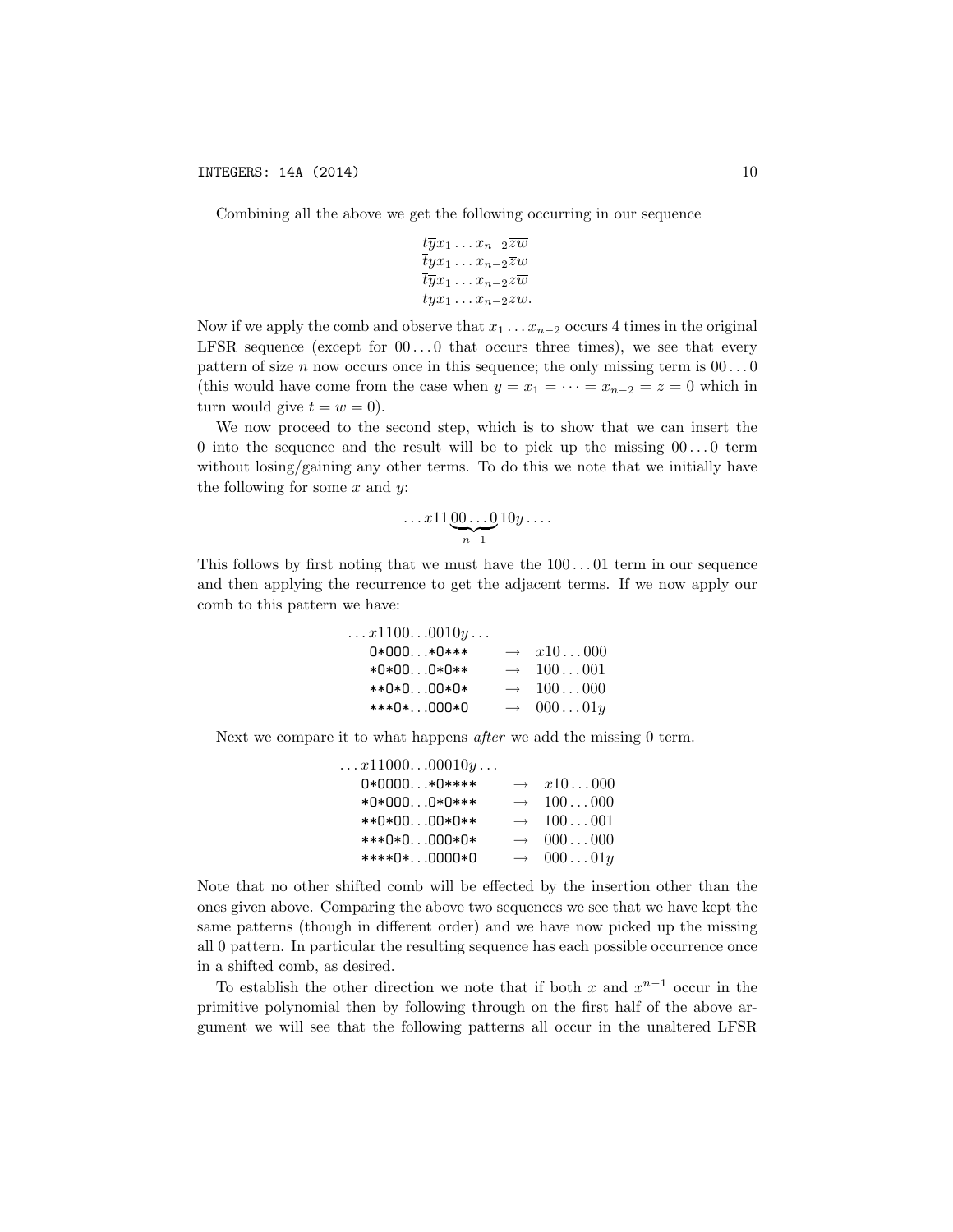sequence:

$$
t\overline{y}x_1 \dots x_{n-2}\overline{z}w
$$
  
\n
$$
t y x_1 \dots x_{n-2} z w
$$
  
\n
$$
\overline{t} y x_1 \dots x_{n-2} \overline{z} \overline{w}
$$
  
\n
$$
\overline{t} \overline{y} x_1 \dots x_{n-2} z \overline{w}
$$

Applying the comb O\*OO...O\*O will result in multiple double occurrences of words in the sequence, which altering will only effect a small number of and so we cannot get a de Bruijn sequence.

On the other hand if both x and  $x^{n-1}$  do not occur in the primitive polynomial then by following through on the second half of the above argument we see that the location of the placement of the extra 0 will occur at the following:

$$
\ldots x01\underbrace{00\ldots 0}_{n-1}10y\ldots
$$

Now let us consider what happens *after* we add the missing 0 term.

| $\dots x01000\dots00010y\dots$ |                   |                 |
|--------------------------------|-------------------|-----------------|
| 0*0000*0****                   | $\rightarrow$     | x10000          |
| *0*0000*0***                   | $\rightarrow$     | 000000          |
| **0*0000*0**                   | $\rightarrow$     | $100 \dots 001$ |
| ***0*0000*0*                   | $\longrightarrow$ | 000000          |
| ***0*00000*0                   | $\longrightarrow$ | $000 \dots 01y$ |
|                                |                   |                 |

This gives two occurrences of 00 *. . .* 0 and so the sequence cannot be de Bruijn for the given comb.  $\Box$ 

Experimentation with de Bruijn sequences generated from small LFSRs have some suggestive patterns for combs; see Table 3. In particular, it appears that the combs generically fall into the class  $W0^k\overline{W}$  where *W* is a word in  $\{0, *\}$  and  $\overline{W}$  is the word formed by swapping O and \*. There still remains a lot of work to do in this direction in determining when a particular comb applies to a given LFSR.

Another option to consider when working with LFSRs is the placement of the missing 0. In the original formation of the de Bruijn sequence from an LFSR we have no freedom in our placement since there is only one location it can go into to give us the missing all 0 term. However, when we are dealing with more general combs, this no longer needs to be the case. A different placement might work for a particular comb. While experimentation has not revealed anything satisfying, we did come across the following interesting case which is based off of the irreducible polynomial  $x^6 + x^4 + x^3 + x + 1$ :

# 0000011100000100100011011001011010111011110011000101010011111101  $\uparrow$

where we have marked the location of the added 0 into the sequence (note that normally we would have placed it in the first block of 0s). This sequence has several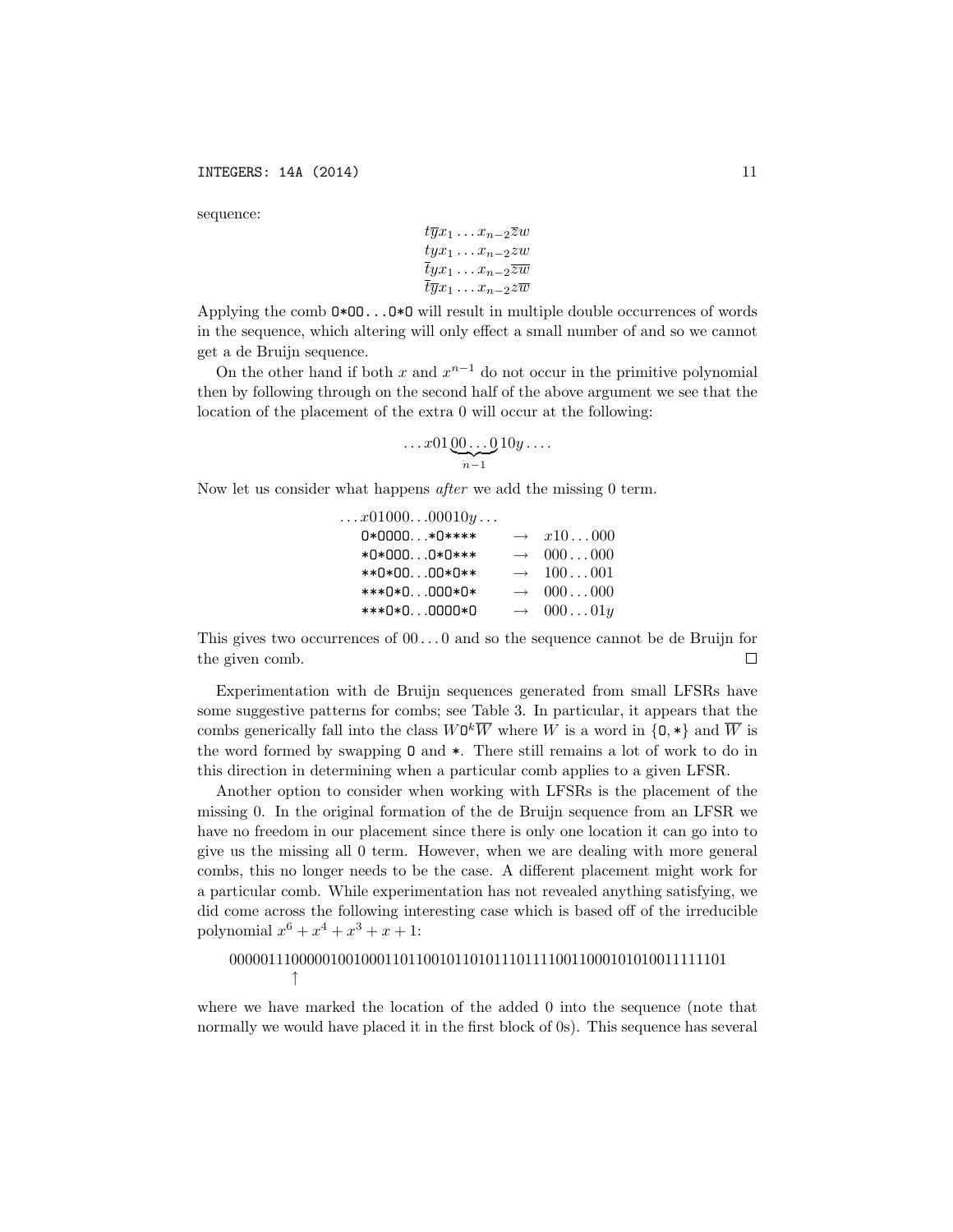| Trieducible porvironnai   | some comps for the corresponding de Druin sequence |
|---------------------------|----------------------------------------------------|
| $x^2 + x + 1$             | 000                                                |
| $x^3 + x + 1$             | 000, 0*0*0                                         |
| $x^4 + x + 1$             | 0000, 0*00*0, 00*0**0, 0**0*00                     |
| $x^5 + x^2 + 1$           | 00000                                              |
| $x^5 + x^3 + x^2 + x + 1$ | 00000, 0*000*0, 00*00**0                           |
| $x^5 + x^4 + x^2 + x + 1$ | 00000                                              |
| $x^6 + x + 1$             | 000000, 0*0000*0, 00*000**0, 0**000*00,            |
|                           | 000*00***0, 00**00**00, 0*0*00*0*0,                |
|                           | 0***00*000, 0000*0****0, 000**0***00,              |
|                           | 00*0*0**0*0, 0*00*0*0**0, 00***0**000,             |
|                           | 0*0**0*0*00, 0**0*0*00*0, 0****0*0000              |
| $x^6 + x^4 + x^3 + x + 1$ | 000000, 0*0000*0                                   |

Irreducible polynomial | Some combs for the corresponding de Bruijn sequence

Table 3: Combs for some small value LFSRs.

combs that work including O\*\*OO\*OO\*\*O, OO\*OO\*\*O\*\*O, and O\*\*O\*\*OO\*OO. Again, what happens in general is an open question.

## 4. Impossible Combs

So far we have looked at ways to find sequences which work for various combs. There is also the converse problem, namely to identify combs for which there are no such sequences. As mentioned before the only comb which does not work for  $n = 3$ is  $00*0=[0,1,3]$  (and anything which can be found by scaling/shifting this comb). The lists of all combs which do not have a sequence for  $n = 4, 5$  are given in the Appendix.

Some of these combs are easy to see for  $n = 4$ , namely  $[0, 4, 8, 12]$ ,  $[0, 2, 8, 10]$  and [0*,* 1*,* 8*,* 9]. For these patterns suppose we had a de Bruijn sequence, then if we shift by 8 our teeth in the comb will be lined up over the same slots, and so in particular 0000 will occur twice as we run through the possible shifts which contradicts the sequence being de Bruijn.

More generally we have the following construction.

**Construction 1.** Let  $n = a2^k + b$  with  $0 \leq b \leq k$  and let *T* be any pattern of distributing *a* teeth in  $2^{n-k}$  entries. Construct the comb by dividing up  $2^n$  into blocks of length  $2^{n-k}$  and in each block placing *T* (i.e., so any two occurrences of *T* differ by a shift of some multiple of  $2^{n-k}$ ) and then the remaining *b* terms arbitrary to any remaining slots.

*Verification that this does not have a de Bruijn sequence.* Suppose that there were a de Bruijn sequence for the comb. Then it would follow that there is some cyclic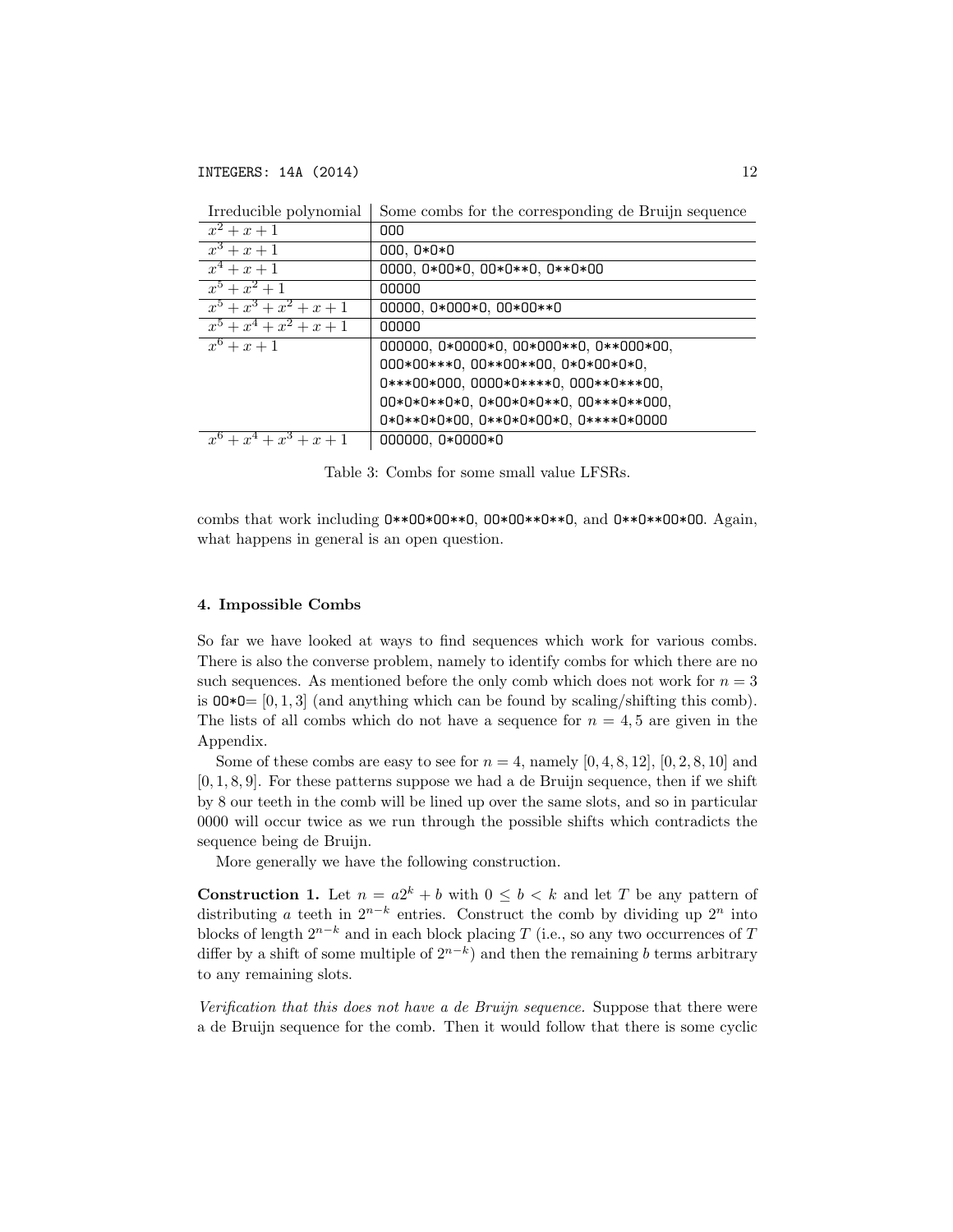shift which has all 0s. From that shift now consider the  $2^k$  shifts where at each stage we move  $2^{n-k}$  slots. The teeth in our comb which came from the equally spaced occurrences of *T* would still remain 0, and hence the only entries which would vary are the *b* remaining slots. However, these slots can only take on at most  $2<sup>b</sup>$  values and so if  $2^b < 2^k$  then there must be a repetition that occurred in these cyclic shifts, a contradiction. П

So for example for  $n = 5$  we can use this to rule out  $[0, 1, 8, 16, 24]$ ,  $[0, 2, 8, 16, 24]$ , and [0*,* 4*,* 8*,* 16*,* 24].

We can also bootstrap our way to larger combs by using smaller combs via the following construction.

**Construction 2.** Let  $n = a2^k + k$  and let  $C \in \{0, * \}^2$  be a comb with  $k$  teeth which does not have a de Bruijn sequence. Further let *T* be any pattern of distributing *a* teeth in  $2^{n-k}$  entries and let  $T'$  be  $T$  with one additional tooth added arbitrarily. Construct a new comb by "blowing up"  $C$ , namely by replacing 0 with  $T'$  and  $*$ with *T*.

*Verification that this does not have a de Bruijn sequence.* Suppose that there were a de Bruijn sequence for the comb. Then it would follow that there is some cyclic shift which has all 0s. From that shift now consider the  $2^k$  shifts where at each stage we move  $2^{n-k}$  slots. If we now restrict our attention to the location of the extra slot that was formed in  $T'$ , this gives us a sequence of length  $2^k$  that the comb  $C$  will go over. Further, we need to have all of these be distinct (since all other slots are 0's) and therefore we need to have a de Bruijn sequence for *C*, a contradiction.  $\Box$ 

For example, starting with the forbidden comb  $00*0****$  for  $n=3$  we can form the following forbidden comb for  $n = 11$  (here  $T = 0**...$  and  $T' = 00*...$ ),

[0*,* 1*,* 256*,* 257*,* 512*,* 768*,* 769*,* 1024*,* 1280*,* 1536*,* 1792]

### 5. Concluding Comments

We have looked at some very specific combs and the corresponding de Bruijn sequences for our alphabet of  $A = \{0, 1\}$ . For combs in arithmetic progressions we have some simple constructions which can produce some special combs, though this construction is far from exhaustive and some more general techniques are still waiting to be developed to handle finding all ways to decompose the de Bruijn graph into equal length circuits. We note that the construction we gave in Section 2 works for alphabets of prime size by similar arguments.

We have also looked at LFSRs and seen an example of how they can give nontrivial combs. However these combs again appear to have a very restrictive structure and constructions for more general combs would be of interest.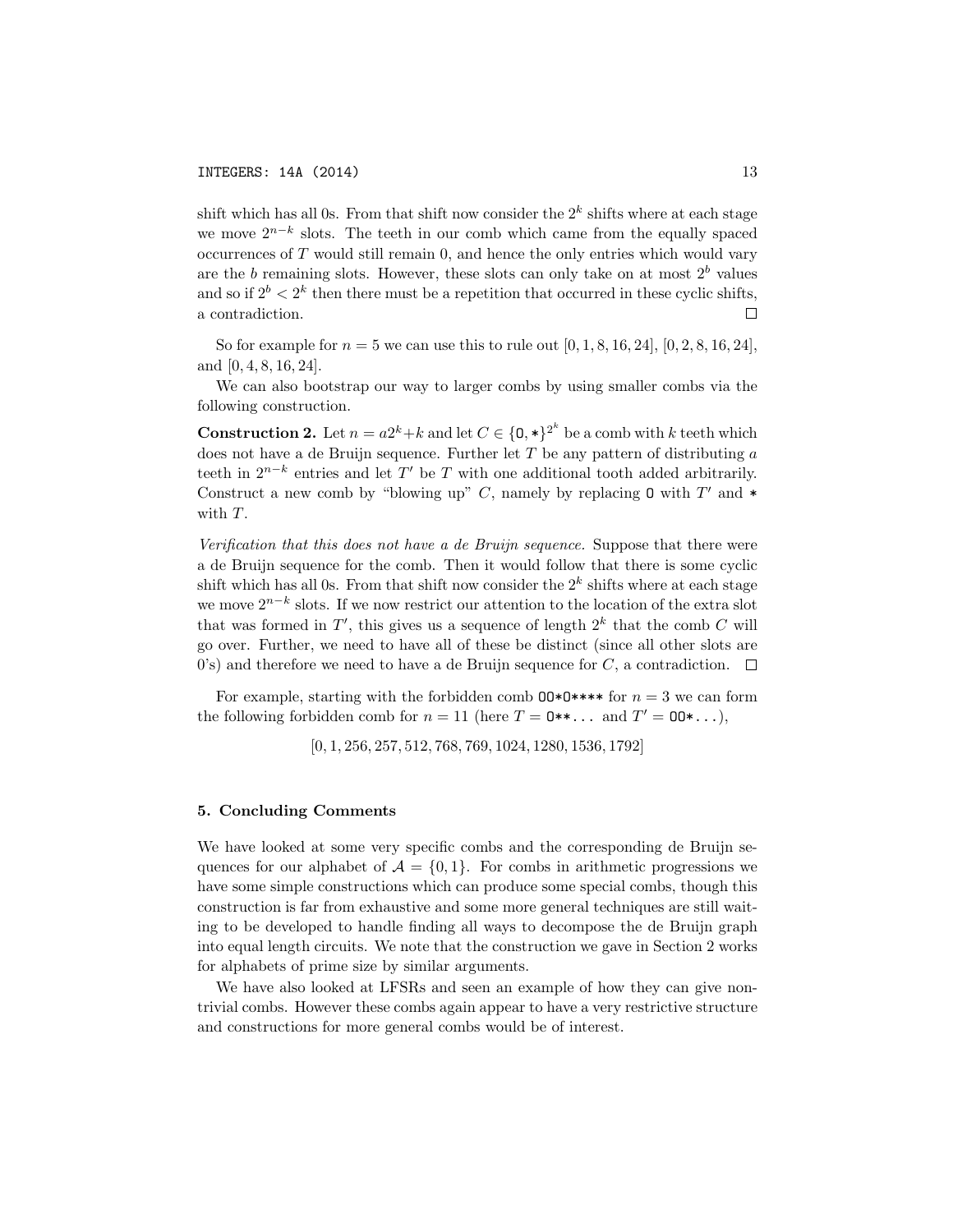One can also consider various problems related to the possible structure of such sequences. For example, for normal de Bruijn sequences for strings of length *n* there must be *n* consecutive 0's and *n* consecutive 1's but no longer consecutive equal-valued strings. For general combs this no longer needs to hold (particularly for combs in arithmetic progressions). For example, consider the following combs and corresponding de Bruijn sequences where the first one has no four consecutive identical terms, while the second one has eight consecutive ones:

> [0, 1, 8, 9, 16] : 11100110011100011011001100100100 [0*,* 1*,* 7*,* 17*,* 23] : 11111111001001000101001010001100

Another extremal problem would be to focus on the possible 0-1 sequences and determine which such sequence has the most combs for which it works.

The biggest open problem in this area concerns the determination of whether a given comb has a de Bruijn sequence. We have given some simple constructions that can rule out a few simple combs. However, there is currently no better method than exhaustion at this point to rule out a generic comb (and exhaustion is very exhausting considering the search space involved). While we have highlighted what happens here for the small cases of  $n = 3, 4, 5$  (where  $1/4$ ,  $16/25$ , and  $224/454$  of all combs do not have de Bruijn sequences), the general case remains elusive. In particular it appears that most combs are very sensitive and have only one or two de Bruijn sequences, or none at all (when the step sizes are all multiples of 2 or 4 the high numbers can be misleading), this leads us to propose the following conjecture.

Conjecture. As *n* gets large almost all combs do not have a de Bruijn sequence, i.e., the fraction of combs with a de Bruijn sequence goes to 0.

We can also change the problem to form sequences of length  $p \cdot |A|^n$  and then insist that every string of length *n* occurs exactly *p* times as a substring. We have considered the case when  $p = 1$ , and Krahn [5] considered the case when  $p = 2$  (i.e., which has the interpretation that every edge in the de Bruijn graph is used exactly twice).

In general, given a comb  $C = [0, a_1, \ldots, a_{k-1}]$  where  $0 < a_1 < \cdots < a_{k-1}$  we will define the *weight* of *C* to be *k* and *span* of *C* to be  $a_{k-1} + 1$  (i.e., the distance between the two furthest teeth). If we let the *index* of *C* be the smallest possible *p* so that there is a de Bruijn sequence where each substring appears exactly *p* times then we have the following.

**Fact 1.** For any comb *C* we have  $index(C) \leq 2^{span(C)-weight(C)}$ .

This follows by simply noting that we can form a de Bruijn sequence for  $n =$  $a_{k-1}$  + 1 and then each comb will appear precisely 2 raised to the power of the number of times that we have non-windows in our pattern. In particular, for every comb *C* there is some smallest *p* that works. We have already noted for the comb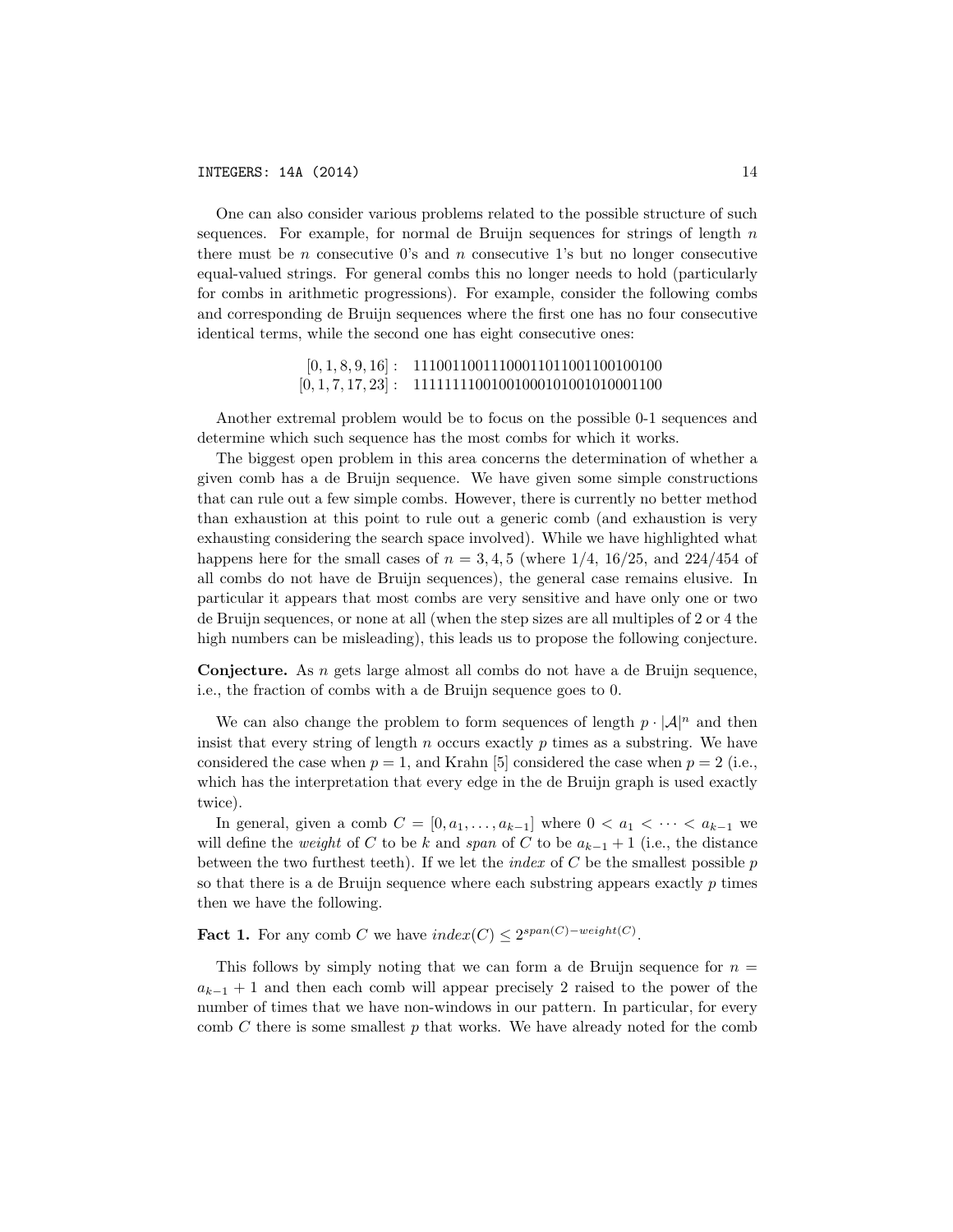$[0,1,3]$  that  $p > 1$ , and the above fact shows that  $p \leq 2$ ; the latter case can be done by using a de Bruijn sequence, though other possibilities exist such as 1111100101001000. We note that every comb on four teeth has  $index(C) \leq 2$ . It is unknown if the index of a comb can be arbitrarily large.

We look forward to seeing more progress about de Bruijn sequences for combs.

Acknowledgements We thank Hal Fredricksen for helpful discussions and also for pointing out several important references in the literature in regards to combs.

#### References

- [1] T. van Aardenne-Ehrenfest and N. G. de Bruijn, Circuits and trees in oriented linear graphs, *Simon Stevin* 28 (1951), 203–217.
- [2] J. Cooper and R. Graham, Generalized de Bruijn circuits, *Ann. Comb.* 8 (2004), 13–25.
- [3] P. Diaconis and R. Graham, *Magical Mathematics: The mathematical ideas that animate great magic tricks*, Princeton, New Jersey, 2012.
- [4] S. Golomb, *Shift Register Sequences*, Holden-Day, Inc., 1967.
- [5] G. Krahn, *Double Eulerian circuits on de Bruijn digraphs*, Ph.D. dissertation, Naval Postgraduate School, 1994.
- [6] T. G. Lewis and W. H. Payne, Generalized feedback shift register pseudorandom number algorithm, *J. ACM* 3 (1973), 456–468.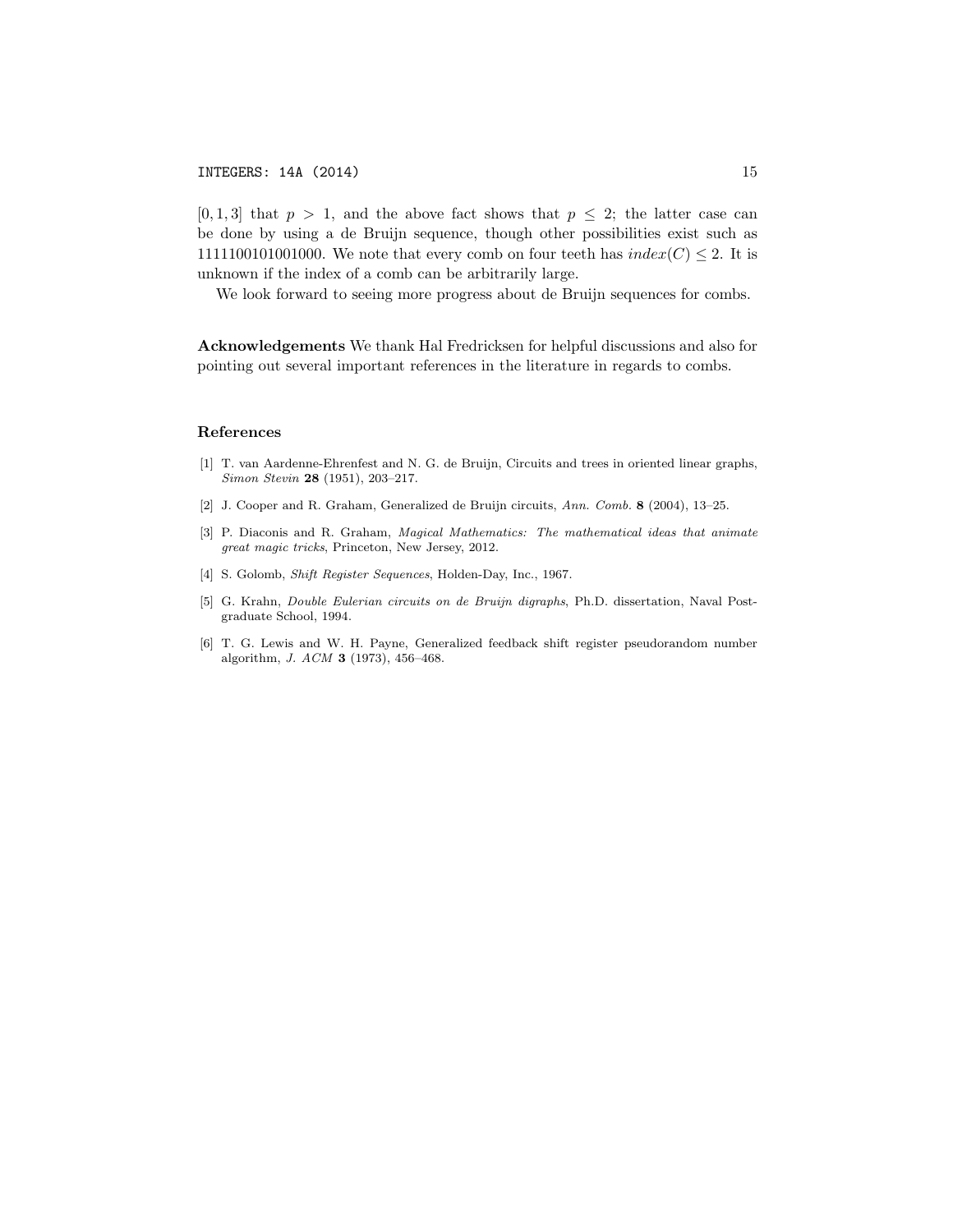# Appendix: Combs of Length 4 and 5

In the table below is the list of every comb of length 4 which has a 0-1 de Bruijn sequence corresponding to that comb, as well as all such sequences (up to cyclic shifts and swapping 0 and 1).

| 1111011100001000, 1111010100011000, 1111000110001010, |
|-------------------------------------------------------|
| 1111000100001110, 1110110100010010, 1110101100010100, |
|                                                       |
| 1101010100101100                                      |
| 1111011001010000, 1111011000010100, 1111010110010000, |
| 1111010011000010, 1111010010110000, 1111010000110010, |
| 1111001011010000, 1111001010000110                    |
| 1111010100110000, 1111010010110000, 1111001101010000, |
| 1111001011010000, 1111000101000110                    |
| 1111011001010000, 1111010110010000, 1111010010110000, |
| 1111001011010000                                      |
|                                                       |
| 1111100010010100, 1111010000110010                    |
| 1111100101000100, 1111100100010100                    |
| 1111100101000100                                      |
| 1111100100101000                                      |
|                                                       |

The following combs of length 4 have no corresponding sequence for the de Bruijn comb.

> [0*,* 1*,* 2*,* 8] [0*,* 1*,* 2*,* 5] [0*,* 1*,* 3*,* 5] [0*,* 1*,* 4*,* 5] [0*,* 1*,* 7*,* 8] [0*,* 2*,* 6*,* 8] [0*,* 2*,* 8*,* 10] [0*,* 1*,* 3*,* 12] [0*,* 4*,* 8*,* 12] [0*,* 1*,* 4*,* 8] [0*,* 2*,* 4*,* 10] [0*,* 1*,* 2*,* 4] [0*,* 1*,* 2*,* 9] [0*,* 1*,* 4*,* 9] [0*,* 1*,* 8*,* 9] [0*,* 2*,* 4*,* 8]

In the table on the following pages is the list of every comb of length 5 which has a 0-1 de Bruijn sequence corresponding for that comb, the number of such sequences (up to cyclic shifts and swapping 0 and 1), and an example of one such sequence.<sup>2</sup>

<sup>&</sup>lt;sup>2</sup>A complete list of all sequences for each comb of length 5 is available from the second author.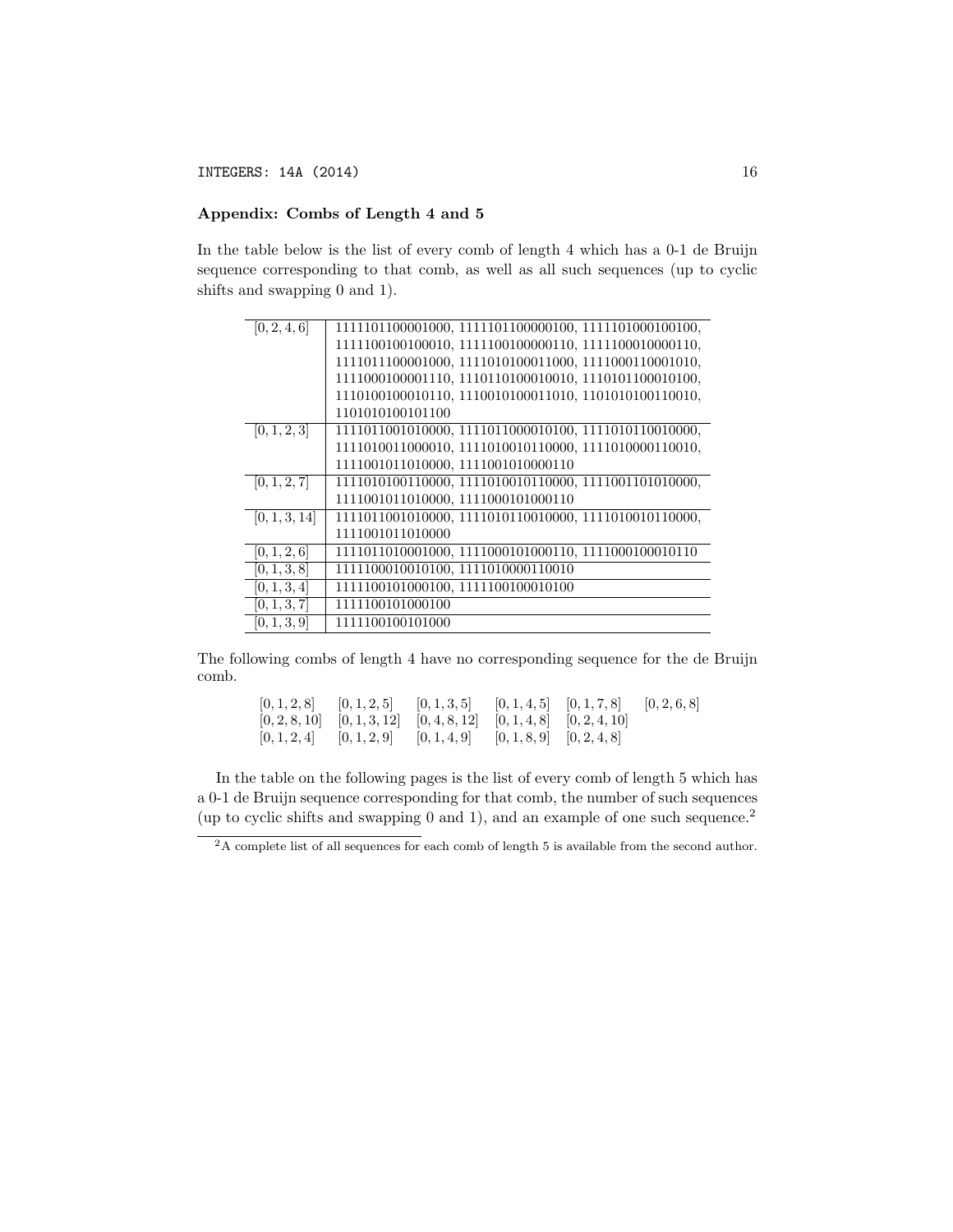| [0, 4, 8, 16, 20]                                 | 3072             | 11111111100011001010110000100000  |
|---------------------------------------------------|------------------|-----------------------------------|
| [0, 4, 8, 12, 20]                                 | 1536             | 111111110110110101010010010000000 |
| [0, 4, 8, 12, 16]                                 | 1536             | 111111110110110101010010010000000 |
| [2, 3, 4]<br>1,<br>0,                             | 1024             | 11111011100110101100010100100000  |
| $\overline{2},$<br>4,<br>6, 8<br>0,               | 912              | 111111110110100111001000001001000 |
| $\overline{0, 2, 4, 8}$ , 28                      | $\overline{304}$ | 111111110110100111000010010001000 |
| 2,<br>6, 16, 18<br>0,                             | 192              | 111111111100001000100101100110000 |
| 2, 4, 16, 18]<br>[0,                              | 192              | 11111111001010011001011001000000  |
| 1, 2, 16, 17<br>0,                                | 192              | 11111101101100010110010000101000  |
| $1, \overline{2, 4, 30}$<br>[0,                   | 144              | 11111011100110101100010100100000  |
| 2,<br>8, 10, 16<br>0,                             | 128              | 111111110111001000011001000101000 |
| $\overline{2, 6, 10, 28}$<br>0,                   | 128              | 111111110101100110000010010100100 |
| $\overline{[0, 2, 4, 8, 12]}$                     | 112              | 111111110110001110000001100101000 |
| 2,<br>4, 6, 18<br>0,                              | 112              | 11111111001010001001010010011000  |
| $\overline{2}$ , 6, 10, 14]<br>0,                 | 112              | 111111110110001110000000100111000 |
| 2,<br>4, 8, 18<br>0,                              | 96               | 111111110110001101001100010100000 |
| [0, 1, 8, 9, 16]                                  | $\overline{96}$  | 111111110111000100101010001001000 |
| $[0, 1, 7, 16, \overline{17}]$                    | 88               | 111111110100101000011001001011000 |
| [0, 2, 4, 8, 20]                                  | $\overline{80}$  | 111111110110001101001100010100000 |
| 2,<br>6, 10, 18<br>$\overline{0}$ ,               | 80               | 11111110101011000011001001100000  |
| [0, 2, 4, 8, 16]                                  | $\overline{80}$  | 111111110110001101001100010100000 |
| 2,<br>4, 8, 24<br>0,                              | $\overline{80}$  | 111111110110001101001100010100000 |
| $\overline{2, 4, 12, 20}$<br>0,                   | $\overline{80}$  | 111111110110000101001100010100100 |
| $\overline{4, 12, 16}$<br>[0, 2,                  | $\overline{80}$  | 11111110110000101001100010100100  |
| 2,<br>4, 14, 22<br>[0,                            | 64               | 111111110110010110000001000111000 |
| 2,<br>$\overline{4}$ , 6, 16<br>0,                | 64               | 11111111001001101001100101000000  |
| 2,<br>6,<br>14, 16<br>0,                          | 64               | 111111110110001101001100010100000 |
| 2,<br>6, 8, 16<br>0,                              | 64               | 111111110101100001000011011001000 |
| 2,<br>4, 12, 14<br>0,                             | 64               | 111111110110010110000001000111000 |
| 2,<br>$\overline{4, 12, 18}$<br>0,                | 64               | 11111110110000101001100010100100  |
| $\left[2, 6, 10, 16\right]$<br>0,                 | 64               | 111111110101011000011001001100000 |
| 1, 7, 17, 23<br>[0,                               | 48               | 11111111001001000101001010001100  |
| 7, 8, 16<br>1,<br>0,                              | 48               | 11111110010110000011001010010100  |
| 2, 4, 14, 16<br>$\theta$ ,                        | 48               | 11111111001001101001100101000000  |
| $\overline{0, 2, 4, 8}$ , 26                      | 48               | 11111110011101001000000110010100  |
| $\overline{2},$<br>14, 20<br>$\overline{0}$<br>4, | 48               | 11111111001001101001100101000000  |
| 4,<br>8, 17<br>0,<br>1,                           | 34               | 11111110001011100101010010000100  |
| $\overline{3,17}$<br>2,<br>0,<br>1,               | $\overline{32}$  | 11111011101011000011001010010000  |
| $4, \overline{12, 28}$<br>[0,<br>1,               | $\overline{32}$  | 11111110011010000101010011000010  |
| [0, 2, 4, 6, 14]                                  | 32               | 111111110110001110000000100111000 |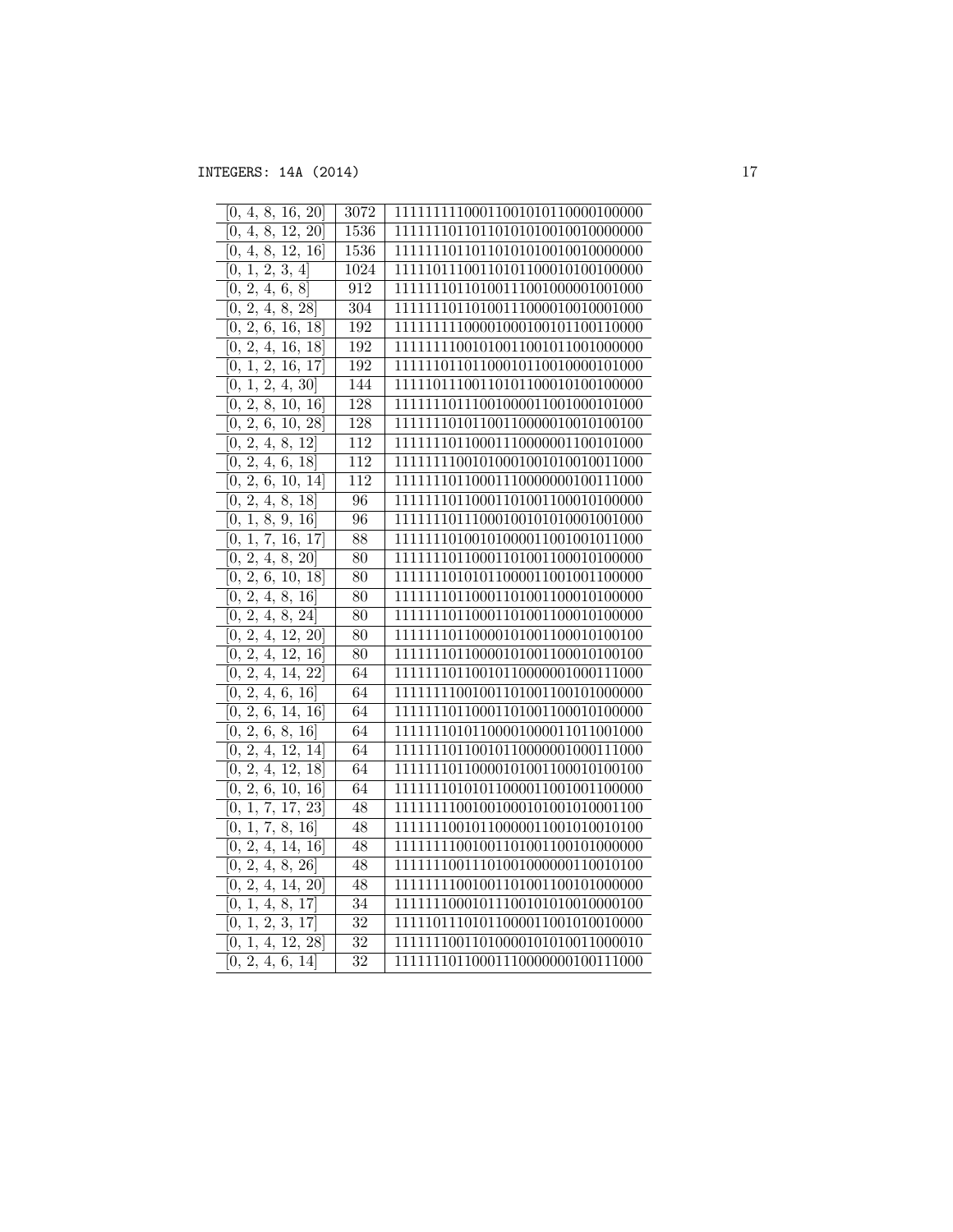| 1, 4, 12, 17<br>0,                                    | $\overline{32}$ | 11111110011010000101010011000010  |
|-------------------------------------------------------|-----------------|-----------------------------------|
| $\overline{4}$ , 8, 16<br>1,<br>0.                    | 32              | 11111110001011100101010010000100  |
| 4, 8, 24<br>1,<br>0,                                  | 32              | 11111110001011100101010010000100  |
| 1, 5, 13, 16<br>[0,                                   | $\overline{32}$ | 111111110110010100101010001100000 |
| $\overline{2, 4, 8, 22}$<br>[0,                       | $\overline{32}$ | 111111110110001110000000100111000 |
| $\overline{1},$<br>4, 12, 16<br>0,                    | 32              | 11111110011010000101010011000010  |
| 4, 20, 28<br>1,<br>0,                                 | $\overline{32}$ | 11111110011010000101010011000010  |
| 1, 4, 17, 28<br>0.                                    | $\overline{32}$ | 11111110011010000101010011000010  |
| 2, 4, 8, 10<br>0,                                     | 32              | 11111110011010001011100001001000  |
| 1, 4, 8, 20]<br>0,                                    | 32              | 11111110001011100101010010000100  |
| 1, 2, 13, 21<br>[0,                                   | 31              | 11111101100000110001011001010100  |
| 1,<br>4, 18, 19<br>[0,                                | $\overline{30}$ | 111111101001100100101011100010000 |
| $\overline{2, 12, 13}$<br>$\overline{1}$ ,<br>0,      | 23              | 11111101101010011000100110100000  |
| 2, 6, 28<br>$\overline{1,}$<br>0,                     | 21              | 11111011010001101011100100000100  |
| 1, 2, 15, 19<br>0,                                    | $\overline{20}$ | 11111101011001001101100101000000  |
| $\overline{1, 3, 5, 30}$<br>[0,                       | $\overline{20}$ | 11111101100101010011100010010000  |
| 1, 2, 10, 11<br>0,                                    | 19              | 111111101100011001010001011000010 |
| 1, 2, 8, 9<br>[0,                                     | 18              | 11111100011000110100010101011000  |
| $\overline{2}$ , 4,<br>1,<br>18<br>0,                 | 18              | 11111100101100010101100010000110  |
| $\overline{2},$<br>$\overline{7}]$<br>1,<br>6,<br>0,  | $\overline{17}$ | 11111101100101001011000000100110  |
| $\overline{4}$ ,<br>8,<br>$\overline{28}$<br>1,<br>0, | $\overline{17}$ | 11111110001101101010100001001000  |
| $\overline{2, 4, 4}$<br>6, 12<br>0.                   | 16              | 111111111001010010010001000110100 |
| 2,<br>10, 12<br>4,<br>0,                              | 16              | 111111111001010010010001000110100 |
| 2,<br>$\overline{3}$ ,<br>$\overline{5}$<br>[0,<br>1, | $\overline{16}$ | 11111011100011010011001010000010  |
| $\overline{2, 4, 6, 10}$<br>0,                        | $\overline{16}$ | 111111110100111000001000111000100 |
| 2, 6, 8, 18<br>0,                                     | $\overline{16}$ | 11111110010101100101001100000100  |
| 1, 2, 14, 15<br>0,                                    | 16              | 11111101011001001101100101000000  |
| $\overline{2},$<br>$\overline{4, 10, 16}$<br>0,       | 16              | 11111011101100001001110000101000  |
| 1, 2, 7, 8<br>0,                                      | $\overline{15}$ | 11111101100101001011000000100110  |
| 4, 5, 9<br>0,<br>1,                                   | 15              | 111111110010110000100011010100010 |
| $\overline{1,}$<br>4, 8, 12<br>0,                     | 14              | 111111110101001110000010001010010 |
| 1, 4, 5, 8<br>0,                                      | 14              | 11111110010101100010110000100010  |
| 1, 4, 17, 20<br>0,                                    | 12              | 11111111000100011010100101001000  |
| 1, 4, 17, 18<br>0,                                    | 12              | 11111110010101100011010001001000  |
| $\overline{2,4},5$<br>1,<br>0,                        | 12              | 11111100110101100000011001010100  |
| 1, 4, 5, 17<br>0,                                     | $\overline{11}$ | 11111110101010010010011100001000  |
| $\overline{1, 2, 6, 12}$<br>0,                        | 10              | 11110111011010001001011100001000  |
| $\overline{4, 13, 29}$<br>1,<br>[0,                   | $\overline{10}$ | 11111101110001011010100010010000  |
| 2, 4, 19<br>1,<br>[0,                                 | 10              | 11111100110100110010101011000000  |
| [0, 1, 2, 15, 16]                                     | $\overline{10}$ | 11111100000101100110001001011010  |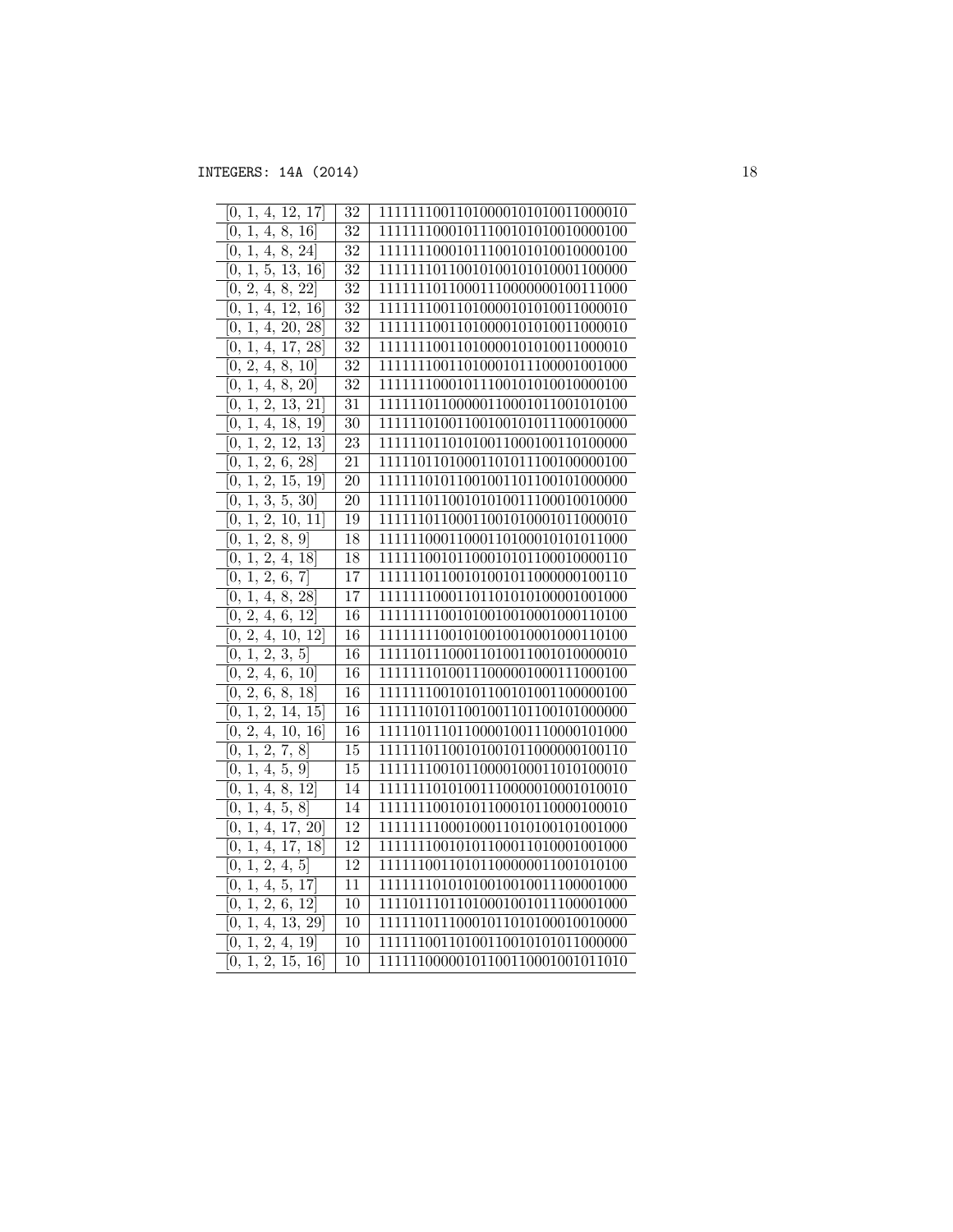| 2, 4, 17<br>0,<br>1,                                                    | 10              | 11111100110100101010110000001100  |
|-------------------------------------------------------------------------|-----------------|-----------------------------------|
| 2, 4,<br>6 <sup>1</sup><br>1,<br>0,                                     | 10              | 11111010010100011000001011100110  |
| $1, \overline{2, 4, 29}$<br>[0,                                         | $\overline{10}$ | 11111100110101100000011001010100  |
| 1, 3, 4, 17<br>[0,                                                      | $\overline{9}$  | 11111011001001110001101010000010  |
| $\overline{1, 2, 9, 10}$<br>0,                                          | 9               | 11111101010011000100000101100110  |
| $\overline{1, 2, 10, 22}$<br>Ю,                                         | 9               | 11111100001010001000110110100110  |
| $\overline{2},$<br>1,<br>4, 8<br>0,                                     | $\overline{9}$  | 11111100010110010000110001010110  |
| $\overline{1, 4, 5, 16}$<br>0,                                          | $\overline{8}$  | 11111001100100100101001100111000  |
| 1, 4, 16, 20<br>0,                                                      | $\overline{8}$  | 11111101011000100001101000110010  |
| $\overline{2, 4, 28}$<br>1,<br>0.                                       | $\overline{8}$  | 11111100101100010001010110000110  |
| 2, 8, 26<br>1,<br>0,                                                    | $\overline{8}$  | 11111101100101010110010000001100  |
| 4, 16, 17<br>1,<br>0,                                                   | 8               | 11111101001010010011001110001000  |
| 4, 13, 17<br>1,<br>[0,                                                  | $\overline{8}$  | 11111101110001011010100010010000  |
| $\overline{2, 13, 14}$<br>$\overline{1,}$<br>0,                         | 7               | 11111100001011001101010001100010  |
| 1, 2, 5, 6<br>0,                                                        | 7               | 11111100110101101100001010001000  |
| 1, 2,<br>6, 20<br>0,                                                    | 7               | 11111011000100001110100100010110  |
| $\bar{2},$<br>1,<br>$\overline{11},$<br>12<br>$\overline{0}$            | 7               | 11111101000110010100000110100110  |
| $\overline{2, 12, 14}$<br>1,<br>[0,                                     | 7               | 11111000010001001011101101000110  |
| 1, 2, 14, 16<br>[0,                                                     | 7               | 11111011011010001000111001010000  |
| $\overline{2, 3, 11}$<br>1,<br>0,                                       | $\overline{7}$  | 11111011100101011010000100110000  |
| $\overline{3, 4}, 14]$<br>$\overline{1}$ ,<br>0,                        | $\overline{7}$  | 11111100010011101010000100101100  |
| 1, 4, 15, 18<br>0,                                                      | 7               | 11111100100110101110010100001000  |
| 1, 2, 3, 9<br>0,                                                        | $\overline{6}$  | 11111010010100001011000011001110  |
| 1, 2, 4, 22<br>0,                                                       | $\overline{6}$  | 11111001000101101110101100010000  |
| $1,\overline{2,4,14}$<br>[0,                                            | $\overline{6}$  | 11110111011010001001011100001000  |
| $1, \overline{2, 4, 20}$<br>[0,                                         | $\overline{6}$  | 11111011100100010101100000110100  |
| $\overline{1, 3, 17, 20}$<br>0,                                         | $\overline{6}$  | 11111100100010000110011101001010  |
| 2,<br>7,<br>$\overline{27}$<br>1,<br>[0,                                | $\overline{6}$  | 11111100110000101100001101010100  |
| 3,<br>5,<br>7<br>$\overline{1}$ ,<br>0,                                 | $\overline{6}$  | 11111101100010100011001011000010  |
| 1, 3, 5, 28<br>0,                                                       | 5               | 111111101100101000001100101011000 |
| 1, 2,<br>3, 14<br>0,                                                    | 5               | 11111011101000011001010010110000  |
| 1, 2,<br>3, 16<br>$\bar{0},$                                            | 5               | 11111011011000001010011100010100  |
| 1, 2, 3, 10<br>[0,                                                      | $\overline{5}$  | 11111010111010110001001100100000  |
| $\overline{5}$ ,<br>18<br>1,<br>4,<br>0,                                | $\overline{5}$  | 11111100110001010110010110000100  |
| $\overline{2},$<br>$\overline{1}$<br>$\overline{6}$<br>$\sqrt{8}$<br>0, | $\overline{5}$  | 11111101101010001100001001101000  |
| 1, 3,<br>4,<br>$\overline{10}$<br>0,                                    | $\overline{5}$  | 11111100111010110000100010010100  |
| 1, 2, 11, 23<br>0.                                                      | $\overline{4}$  | 11111011100001000110101100010100  |
| 2, 3, 15<br>1,<br>[0,                                                   | 4               | 11111011000001110101001011000100  |
| 3,<br>7,<br>10 <sup>1</sup><br>1,<br>$\left\{ 0,\right.$                | $\overline{4}$  | 11111011100101000110101100000100  |
| [0, 1, 2, 3, 8]                                                         | $\overline{4}$  | 11111011010100001110010010110000  |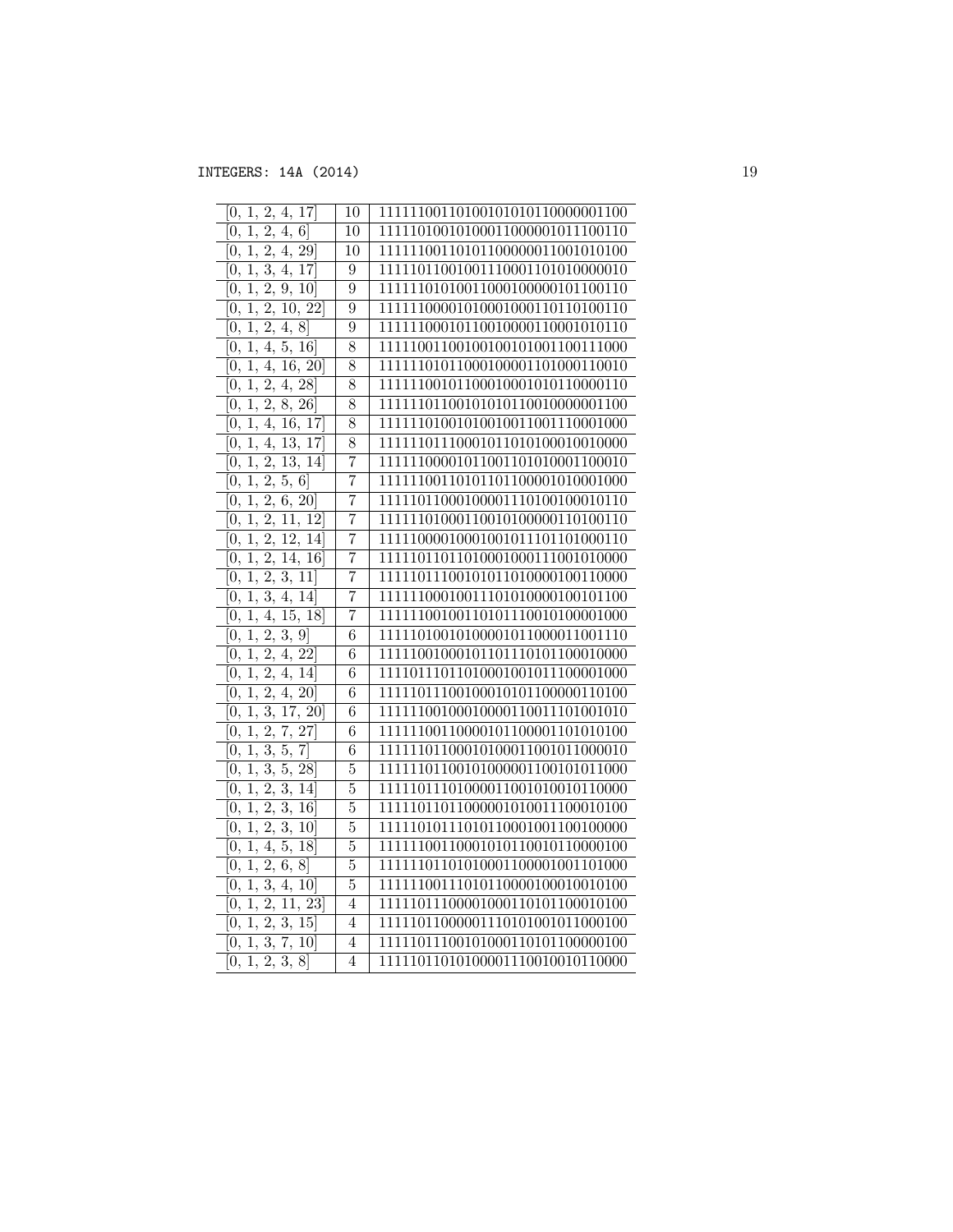| [0, 1, 4, 14, 18]                                                                 | 4              | 11111011010001001011001100011000 |
|-----------------------------------------------------------------------------------|----------------|----------------------------------|
| [0, 1, 2, 10, 12]                                                                 | $\overline{4}$ | 11111101100101101100010001010000 |
| $[0, \overline{1, 2, 8, 20}]$                                                     | $\overline{4}$ | 11111011100101101011001000100000 |
| [0, 1, 4, 9, 28]                                                                  | $\overline{4}$ | 11111010110011011000110000010100 |
| 1, 2, 10, 23<br>0,                                                                | $\overline{4}$ | 11111011100100001100001001010110 |
| $\overline{2},$<br>9, 24<br>1,<br>0,                                              | $\overline{4}$ | 11111101001100001010110000110100 |
| $\overline{1, 5, 16, 19}$<br>0,                                                   | $\overline{4}$ | 11111001100100011001101001011000 |
| 1, 4, 6, 8<br>0,                                                                  | 4              | 11111101101010001110001001001000 |
| 2, 4, 11<br>1,<br>0,                                                              | 4              | 11111100110101010010110011000000 |
| $\overline{3, 14, 19}$<br>1,<br>0,                                                | $\overline{3}$ | 11111100001000101001100111010010 |
| 1, 3, 12, 30<br>0.                                                                | $\overline{3}$ | 11110111010010001001011110001000 |
| $\overline{2}$ ,<br>$\overline{14}$ ,<br>$\overline{1,}$<br>$\overline{18}$<br>0, | 3              | 11110111011100010001011010010000 |
| 2, 12, 21<br>$\overline{1}$ ,<br>0,                                               | $\overline{3}$ | 11111011011101001000011010000100 |
| 1, 3, 10, 26<br>[0,                                                               | $\overline{3}$ | 11111011010111000101100010000100 |
| 1, 3,<br>8, 11<br>0,                                                              | $\overline{3}$ | 11111100101100001101010000110010 |
| 1, 3,<br>5, 8<br>[0,                                                              | $\overline{3}$ | 11111100110101100000101000110010 |
| 3,<br>13, 23<br>1,<br>$\overline{0}$                                              | $\overline{3}$ | 11111110001001010110010100110000 |
| $\overline{1, 3, 5, 23}$<br>0,                                                    | $\overline{3}$ | 11111011001010011101011000100000 |
| 1, 3,<br>14, 30<br>0,                                                             | $\overline{3}$ | 11111101001001010110000111000100 |
| 2, 3, 13<br>1,<br>[0,                                                             | $\overline{3}$ | 11111011100001010010100001101100 |
| $\overline{4}$ ,<br>1,<br>12, 29<br>0,                                            | $\overline{3}$ | 11111001011110110001000010100010 |
| $\overline{1, 2, 4, 16}$<br>0,                                                    | $\overline{2}$ | 11110110100101110111000100010000 |
| $\overline{1, 3, 3}$<br>8, 9]<br>0,                                               | $\overline{2}$ | 11111001011000011010110101100000 |
| $\overline{2, 6}$ ,<br>10 <sup>1</sup><br>1,<br>0,                                | $\overline{2}$ | 11110101111000100010100011011000 |
| $\overline{3}$ ,<br>$\overline{8}]$<br>7,<br>1,<br>0,                             | $\overline{2}$ | 11111100010110010000110001010110 |
| $\overline{1, 3, 19, 21}$<br>0,                                                   | $\overline{2}$ | 11111100010100011110010010100100 |
| [2, 3, 6]<br>1,<br>0,                                                             | $\overline{2}$ | 11111010101100001110010000100110 |
| $\overline{2},$<br>7, 26<br>$\overline{1}$ ,<br>0,                                | $\overline{2}$ | 11111101100100000011010010100110 |
| $\overline{2},$<br>$\overline{7, 10}$<br>$\overline{1},$<br>[0,                   | $\overline{2}$ | 11111010100011001000100001110110 |
| 1, 3,<br>5, 16<br>[0,                                                             | $\overline{2}$ | 11111110001011000110010100100010 |
| 8, 13<br>4,<br>[0,<br>1,                                                          | $\overline{2}$ | 11111110010101100001000101100010 |
| 3,<br>$\overline{15}$ ,<br>1,<br>19<br>0,                                         | $\overline{2}$ | 11110110100101110111000100010000 |
| 1, 3, 14, 16<br>[0,                                                               | $\overline{2}$ | 11111101001001010010110001110000 |
| 1, 3, 8, 25<br>0,                                                                 | $\overline{2}$ | 11111100101100001101010000110010 |
| 2, 6, 18<br>1,<br>[0,                                                             | $\overline{2}$ | 11111010101011000100111000011000 |
| 3,<br>1,<br>5,<br>0,<br>14                                                        | $\overline{2}$ | 11110111010010001001011110001000 |
| 1, 3, 24, 25<br>0,                                                                | $\overline{2}$ | 11111100101100001101010000110010 |
| $\overline{2,}$<br>6, 27<br>1,<br>0,                                              | $\overline{2}$ | 11111101010011000011010000100110 |
| $\overline{2, 4, 4}$<br>13<br>[0, 1,                                              | $\overline{2}$ | 11111011100101100000110101000100 |
| 3, 4,<br>$\overline{0, 1}$<br>$\sqrt{8}$                                          | $\overline{2}$ | 11111101011001001110001010000100 |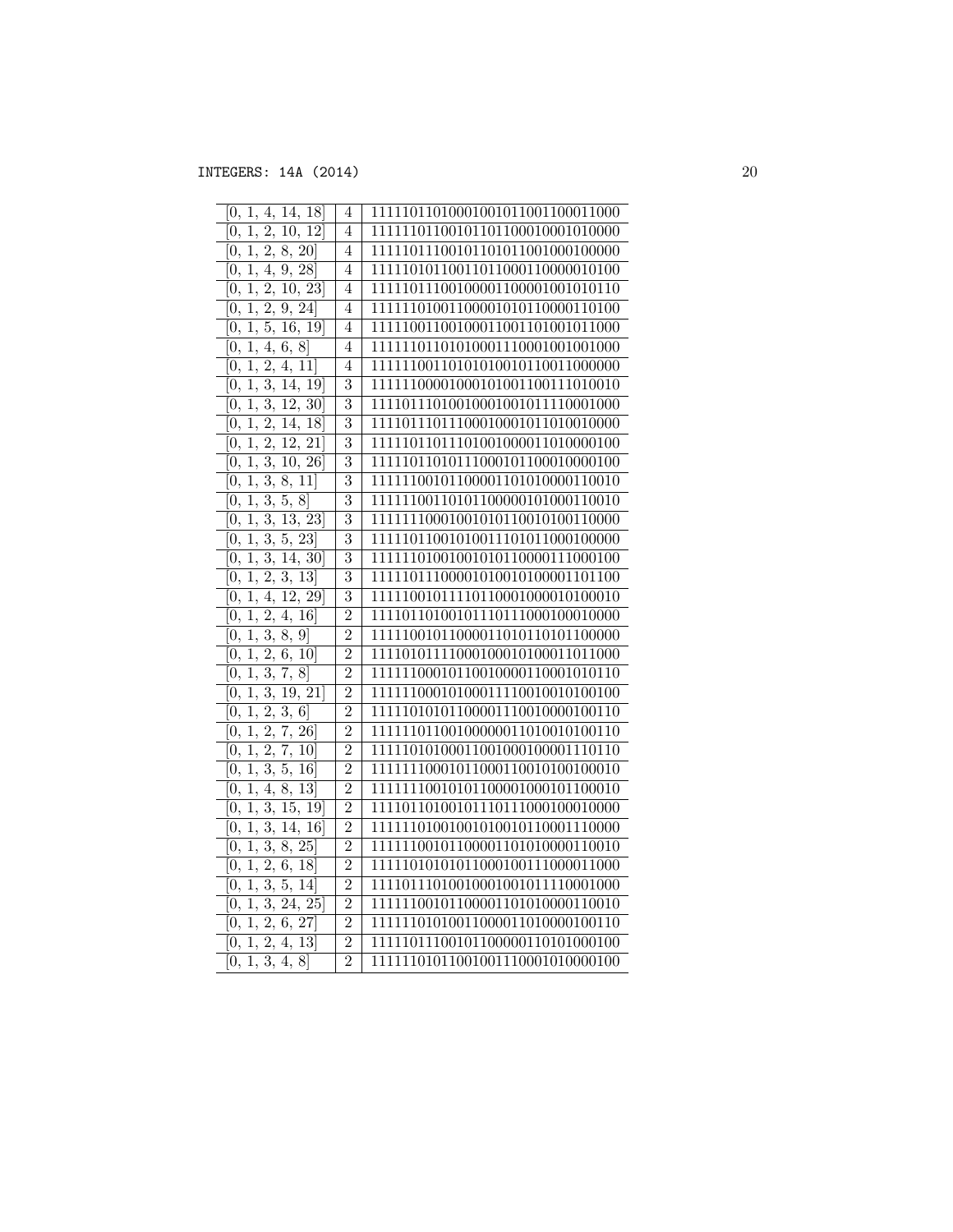| 1, 2, 14, 19<br>0,                                     | $\overline{2}$ | 11111011101000011001010010110000  |
|--------------------------------------------------------|----------------|-----------------------------------|
| $\overline{2,}$<br>$\overline{1},$<br>8, 10<br>0,      | $\overline{2}$ | 11110111000101101001000101110000  |
| 3, 12, 14<br>1,<br>0,                                  | $\overline{2}$ | 11110111010010001001011110001000  |
| 1, 3, 14, 17<br>0,                                     | $\overline{2}$ | 11111100101001101011000101100000  |
| 2, 9, 11<br>1,<br>0,                                   | $\overline{2}$ | 11111101101101000110001000101000  |
| 1, 3, 13, 16<br>0,                                     | $\overline{2}$ | 11111100000101010010110011000110  |
| 1, 2, 7, 25<br>0,                                      | $\overline{2}$ | 11111101100001011000011001001010  |
| 8, 21<br>1, 4,<br>0.                                   | $\overline{2}$ | 111111110101001110000010001010010 |
| 2, 5, 27<br>0,<br>1,                                   | $\overline{2}$ | 11111101000011010001100010100110  |
| 4, 9, 29<br>1,<br>0,                                   | $\overline{2}$ | 11111011011000111000010010001010  |
| 1, 2, 5, 17<br>0,                                      | $\overline{2}$ | 11111101001100011011000101000010  |
| 1, 2, 5, 29<br>0,                                      | $\overline{2}$ | 11111011100001100100100001101010  |
| 1, 3, 21, 23<br>[0,                                    | $\overline{2}$ | 11110111010010001001011110001000  |
| 2, 4, 21<br>$\overline{1}$ ,<br>[0,                    | $\overline{2}$ | 11110111000010110111010010001000  |
| 1,<br>4, 12, 15<br>0,                                  | $\overline{2}$ | 11111001110010001001101101010000  |
| 1, 4, 6, 26<br>0,                                      | $\overline{2}$ | 11111011000101000110101100000110  |
| $\overline{2},$<br>$\overline{12}$ ,<br>1,<br>18<br>0, | $\overline{2}$ | 11111010100011001110000011010010  |
| 1, 2, 10, 13<br>0,                                     | $\overline{2}$ | 11111100000101001010110110011000  |
| 1, 3, 12, 15<br>0,                                     | $\overline{2}$ | 11111101110000101001100101000100  |
| 2, 13, 15<br>1,<br>0,                                  | $\overline{2}$ | 11111011010000101110001100010100  |
| $\overline{3}$<br>$\overline{1}$ ,<br>9, 10<br>0,      | $\overline{1}$ | 11111001110110100000110010001010  |
| 1, 3, 7, 26<br>0,                                      | $\overline{1}$ | 11111001110110101000101100100000  |
| $\overline{1, 2, 2}$<br>6, 24<br>0.                    | $\mathbf{1}$   | 11110101111000110110001010001000  |
| 1, 3, 21, 27<br>[0,                                    | $\mathbf{1}$   | 11111100101010000011001011000110  |
| 3, 8, 22<br>1,<br>0,                                   | $\overline{1}$ | 11111010010110001000101100001110  |
| 1, 3, 14, 22<br>[0,                                    | $\overline{1}$ | 11110110001011010001000011110010  |
| $\overline{0, 1, 2, 7, 13}$                            | $\overline{1}$ | 11111100110110101100010100010000  |
| $\overline{2, 8, 15}$<br>1,<br>[0,                     | $\overline{1}$ | 11110111101000101100010110000100  |
| $\overline{2, 7, 21}$<br>0, 1,                         | $\overline{1}$ | 11111010100110001011000111000010  |
| $\overline{1, 2, 11, 18}$<br>$\overline{0}$ ,          | $\overline{1}$ | 11111100110110000010101101001000  |
| 1, 3, 25, 28<br>0,                                     | $\overline{1}$ | 11111100110001011010000011001010  |
| $\overline{1, 3, 7, 22}$<br>0,                         | $\overline{1}$ | 11110111000011101000100010010110  |
| $\overline{0, 1, 4, 5, 12}$                            | $\overline{1}$ | 11111000101000100000111011010110  |
| 1, 2, 5, 11<br>0,                                      | $\overline{1}$ | 11111101000011010001010011000110  |
| 2, 6, 22<br>1,<br>0,                                   | $\mathbf 1$    | 11111010101011000100111000011000  |
| 3,<br>1,<br>13, 20<br>0,                               | $\overline{1}$ | 11111101100100010100010111001000  |
| $\overline{1, 2, 4, 15}$<br>0,                         | $\overline{1}$ | 11111001011000100111010100000110  |
| 1, 3, 10, 25<br>0,                                     | $\mathbf 1$    | 11111101001010000011100101001100  |
| $\overline{4}$ , 8, 18]<br>[0, 1,                      | $\overline{1}$ | 11110110011000101101001100110000  |
| 3, 19, 23<br>$\overline{0, 1}$                         | $\overline{1}$ | 11111011101001110000100010100100  |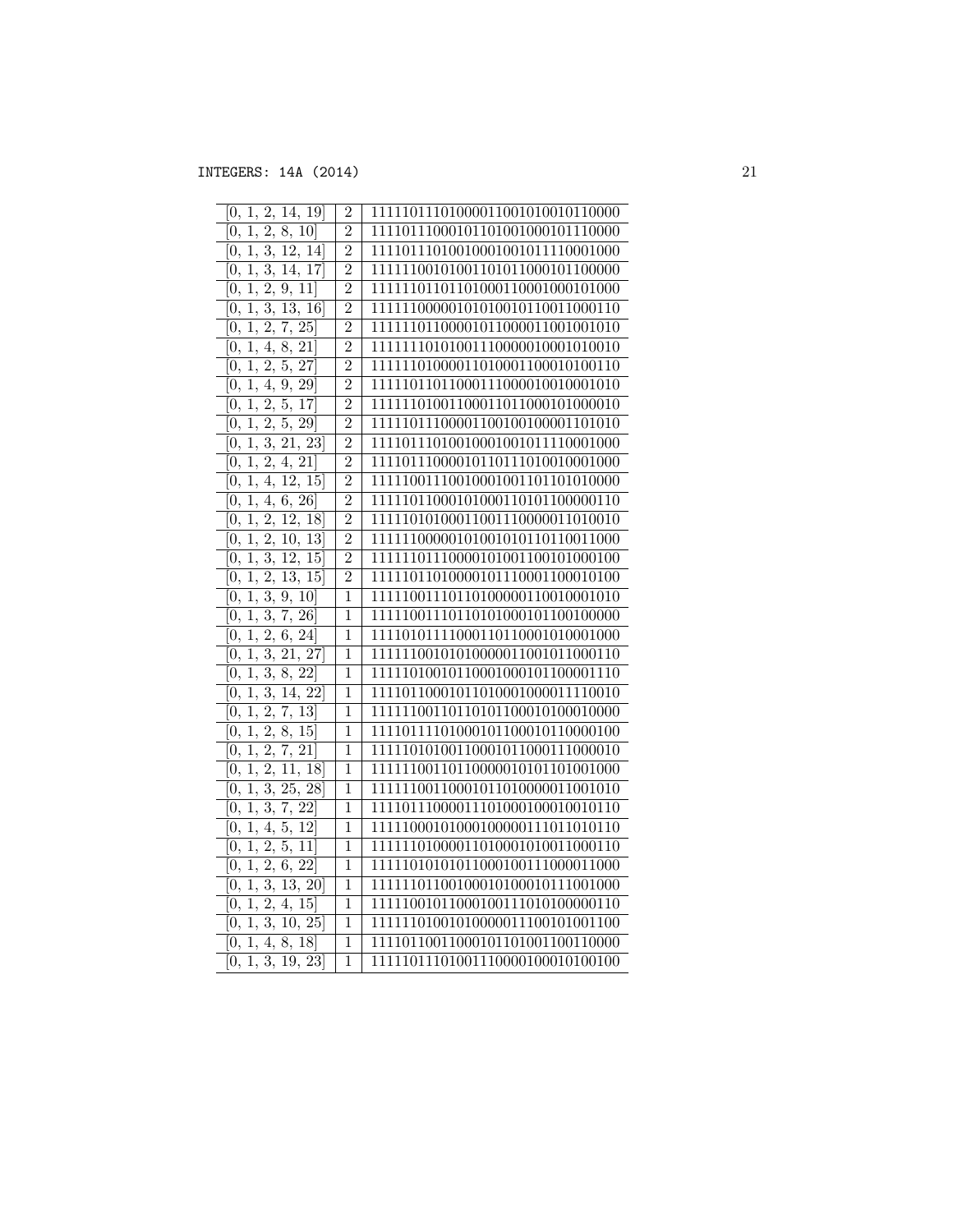| 1, 2, 5, 23<br>[0,              | 1              | 11111101000011010001010011000110 |
|---------------------------------|----------------|----------------------------------|
| 1, 2, 8, 14<br>0,               | 1              | 11111000011010101010000111001100 |
| $\overline{1, 2, 8, 22}$<br>0,  | $\mathbf{1}$   | 11111001101011000010111000010100 |
| 1, 2, 5, 12<br>0,               | 1              | 11111101010001100110000011010010 |
| 1, 2, 12, 16<br>0,              | $\mathbf{1}$   | 11111000110000111001000110101010 |
| 1, 2, 7, 9<br>0,                | $\mathbf{1}$   | 11111101001010011000000110100110 |
| 4, 13, 23<br>$1, \,$<br>0.      | 1              | 11110110011000010110011010011000 |
| 1, 2, 4, 10<br>0,               | $\mathbf{1}$   | 11111010110110010001110001000010 |
| 1, 2, 8, 11<br>0,               | 1              | 11111001101011010111000100100000 |
| 1, 3, 9, 19<br>$\overline{0}$   | $\mathbf{1}$   | 11111100100110100010111000010100 |
| 1, 2, 9, 12<br>0.               | 1              | 11111100000110101101010001100100 |
| 1, 3, 13, 17<br>0,              | 1              | 11110110100100010001011101110000 |
| 1, 4, 8, 9<br>0,                | 1              | 11111110001101101010100001001000 |
| [0, 1, 4, 16, 19]               | 1              | 11111011001010000010101111000100 |
| 1, 2, 5, 10<br>0.               | 1              | 11111011100011001010011010000010 |
| 1, 3, 9, 11<br>0,               | $\overline{1}$ | 11111100100101101110001000101000 |
| 1, 2, 7, 16<br>0,               | 1              | 11110110001000101001110101110000 |
| 1, 5, 8, 13<br>$\overline{0}$ , | $\mathbf{1}$   | 11111010001100010110000100101110 |
| 1, 3, 4, 13<br>0,               | 1              | 11111011101011000001100010100100 |
| 1, 2, 7, 18<br>0,               | 1              | 11111101001100001011001000010110 |
| 1, 3, 8, 28<br>[0,              | 1              | 11111100100001010110001101100010 |
| 1, 2, 3,<br>0,<br>7             | $\mathbf{1}$   | 11111001000010100001101110101100 |
| 1, 2, 12, 20<br>0,              | 1              | 11111001011101100001101001010000 |
| $\overline{1, 3, 7, 28}$<br>0,  | 1              | 11111100100010100101000100111100 |
| 1, 3, 12, 17<br>[0,             | 1              | 11111010001000010010111001110100 |
| $\overline{1, 2, 7, 17}$<br>0,  | 1              | 11111000010010000101101110101100 |
| 1, 2, 5, 28<br>0.               | 1              | 11111101000101001100001011000110 |
| $\overline{1, 3, 5, 19}$<br>0.  | 1              | 11101001011100110010100010000    |
| 1, 4, 9, 12<br>0,               | 1              | 11111110001011001000110001010010 |
| [0, 1, 2, 5, 18]                | 1              | 11111010101100001110010000100110 |
|                                 |                |                                  |

Below and on the next page are listed all combs of length 5 which have no corresponding sequence for the  $\operatorname{de}$  Bruijn comb.

| [0, 1, 3, 13, 28] | $[0, 1, 3, 17, 21]$ $[0, 1, 3, 7, 19]$ |                                         | [0, 1, 3, 13, 22] | [0, 1, 3, 4, 12]  |
|-------------------|----------------------------------------|-----------------------------------------|-------------------|-------------------|
| [0, 1, 2, 9, 15]  | [0, 4, 8, 16, 24]                      | [0, 1, 4, 17, 26]                       | [0, 1, 4, 6, 14]  | [0, 1, 2, 6, 19]  |
| [0, 2, 6, 18, 22] | [0, 1, 2, 8, 18]                       | [0, 1, 5, 7, 16]                        | [0, 1, 3, 15, 27] | [0, 1, 3, 23, 24] |
| [0, 1, 3, 8, 24]  | [0, 2, 4, 10, 14]                      | [0, 1, 2, 7, 15]                        | [0, 1, 3, 7, 27]  | [0, 1, 2, 5, 19]  |
| [0, 1, 2, 6, 17]  | [0, 1, 2, 4, 27]                       | [0, 1, 2, 10, 20]                       | [0, 1, 3, 5, 26]  | [0, 1, 4, 6, 18]  |
| [0, 1, 2, 6, 26]  | [0, 1, 3, 5, 13]                       | $[0, 1, 3, 12, 28]$ $[0, 1, 3, 23, 27]$ |                   | [0, 2, 8, 16, 18] |